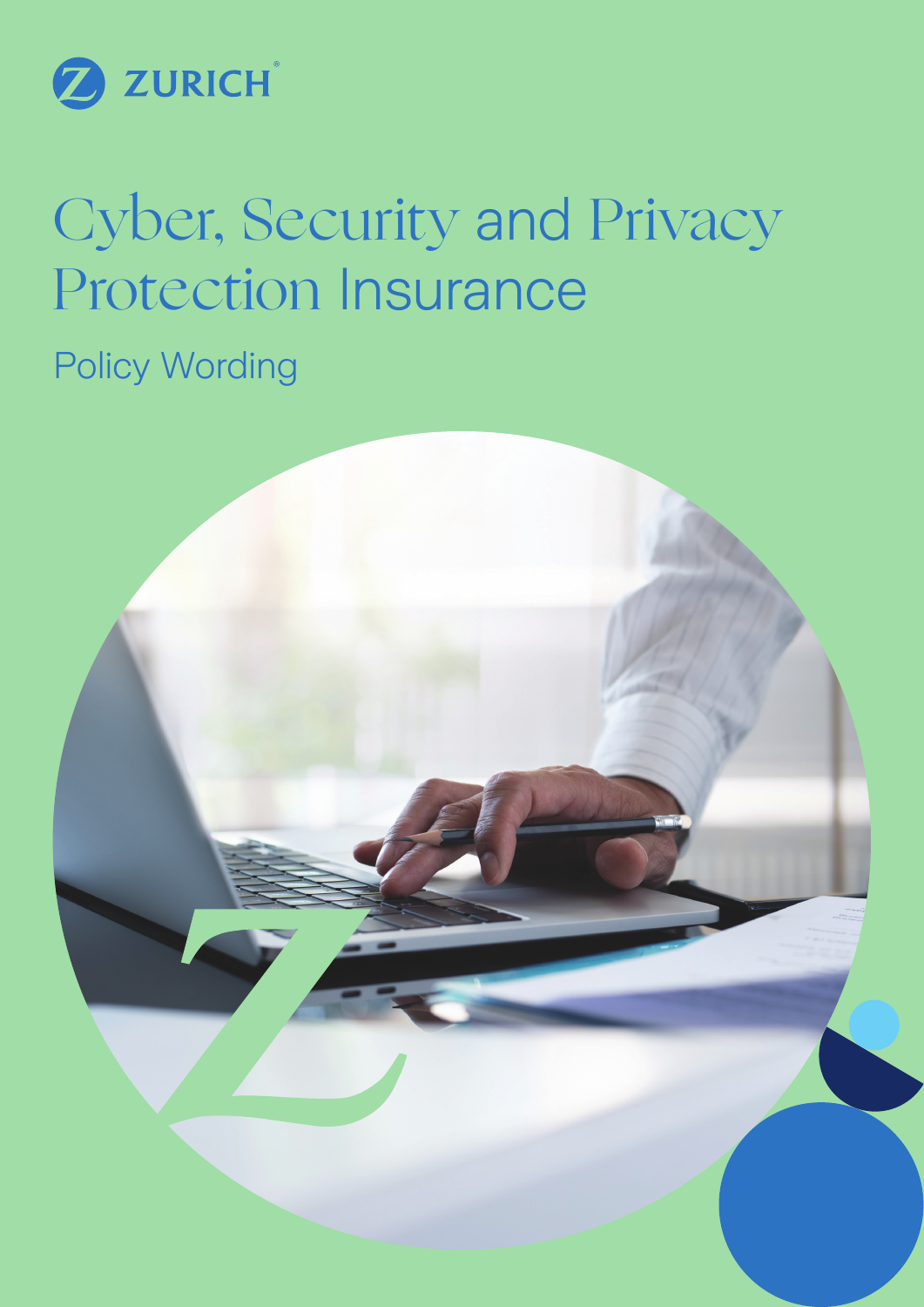# Important

#### Statutory Notice – Section 40 Insurance Contracts Act 1984 (Cth)

This notice is provided in connection with but does not form part of the Policy.

Insuring Clauses 1.6 'Security and Privacy liability'; 1.7 'Regulatory Proceeding', 1.8 'PCI-DSS Payments' and 1.9 'Internet Media liability' and of this Policy is a 'Claims Made' liability insurance policy. It only provides cover if:

- A *claim* is made against an *insured*, by some other person, during the period when the policy is in force; and
- The *claim* arises out of *circumstances* committed, attempted or alleged to have been committed or attempted after the *retroactive date* stipulated in the *schedule*.

Section 40(3) of the Insurance Contracts Act 1984 (Cth) applies to this type of policy. That sub-section provides that if an insured becomes aware, during the period when the policy is in force, of any occurrence or fact which might give rise to a claim against them by some other person, then provided that the insured notifies Zurich of the matter before this policy expires, Zurich may not refuse to indemnify merely because a claim resulting from the matter is not made against the insured while the policy is in force.

If an *insured*, inadvertently or otherwise, does not notify the relevant occurrence or facts to Zurich before the expiry of the Policy, the *insured* will not have the benefit of section 40(3) and Zurich may refuse to pay any subsequent *claim*, notwithstanding that the events giving rise to it or the *circumstances* alleged in it may have taken place during the *policy period.*

If a *claim* is actually made against the *insured* by some other person during the *policy period* but is not notified to Zurich until after the Policy has expired, Zurich may refuse to pay or may reduce our payment under the Policy if it has suffered any financial prejudice as a result of the late notification.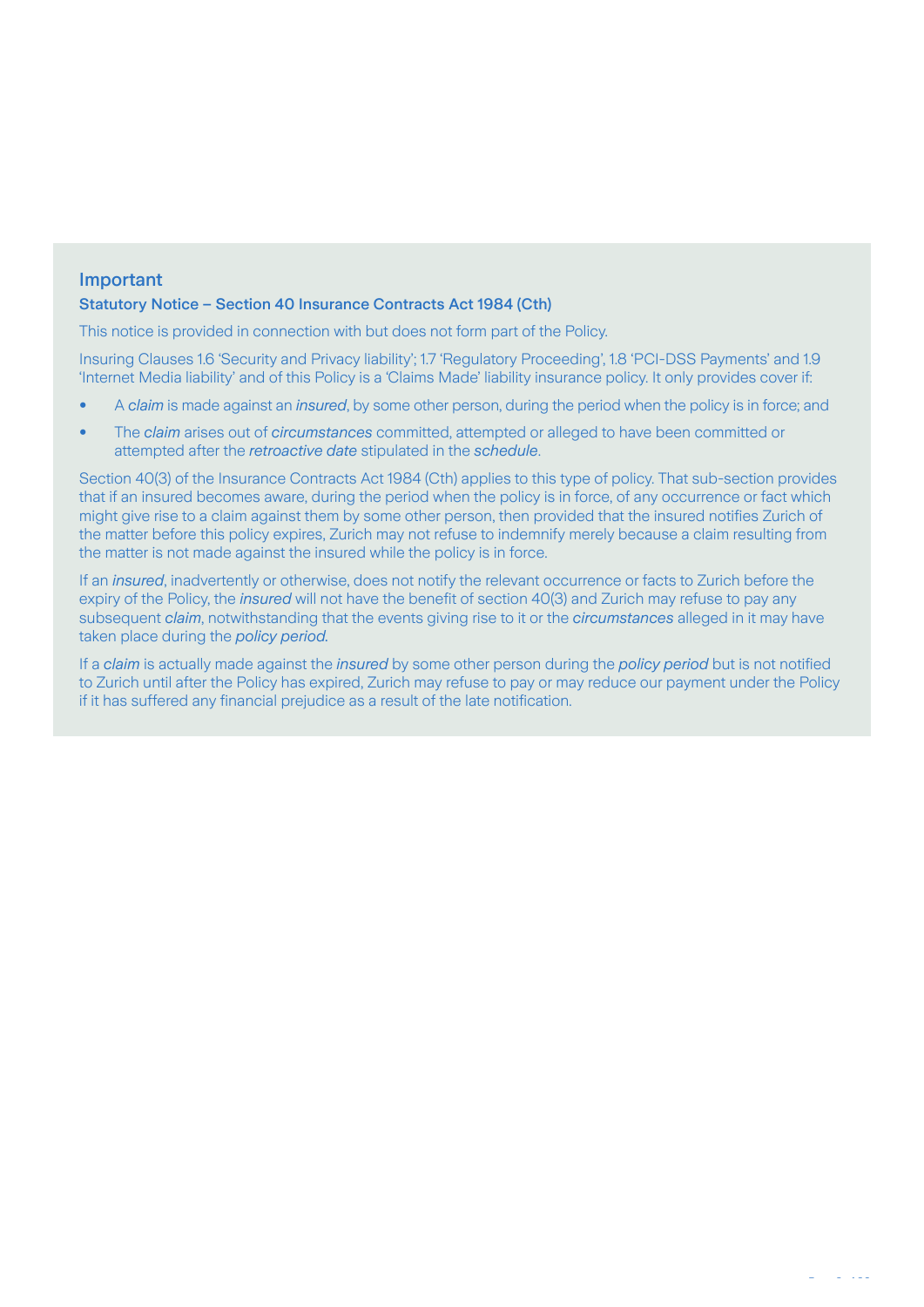# Contents

# **Welcome to Zurich**

# **Policy Wording**

|    | A. |                  |  | 4              |  |
|----|----|------------------|--|----------------|--|
|    |    | 11               |  |                |  |
|    |    | 1.2 <sub>1</sub> |  |                |  |
|    | B. |                  |  | $\overline{4}$ |  |
|    |    | 1.3 <sup>2</sup> |  | $\overline{4}$ |  |
|    |    | 1.4              |  | $\overline{4}$ |  |
|    |    | $1.5^{\circ}$    |  | $\overline{4}$ |  |
|    |    |                  |  | 5              |  |
|    |    | 16 <sup>°</sup>  |  | 5              |  |
|    |    | 1.7 <sup>2</sup> |  | 5              |  |
|    |    | 1.8              |  | 5              |  |
|    |    | 1.9              |  | 5              |  |
| 2. |    |                  |  | 5              |  |
| 3. |    |                  |  |                |  |
| 4. |    |                  |  |                |  |
| 5. |    |                  |  |                |  |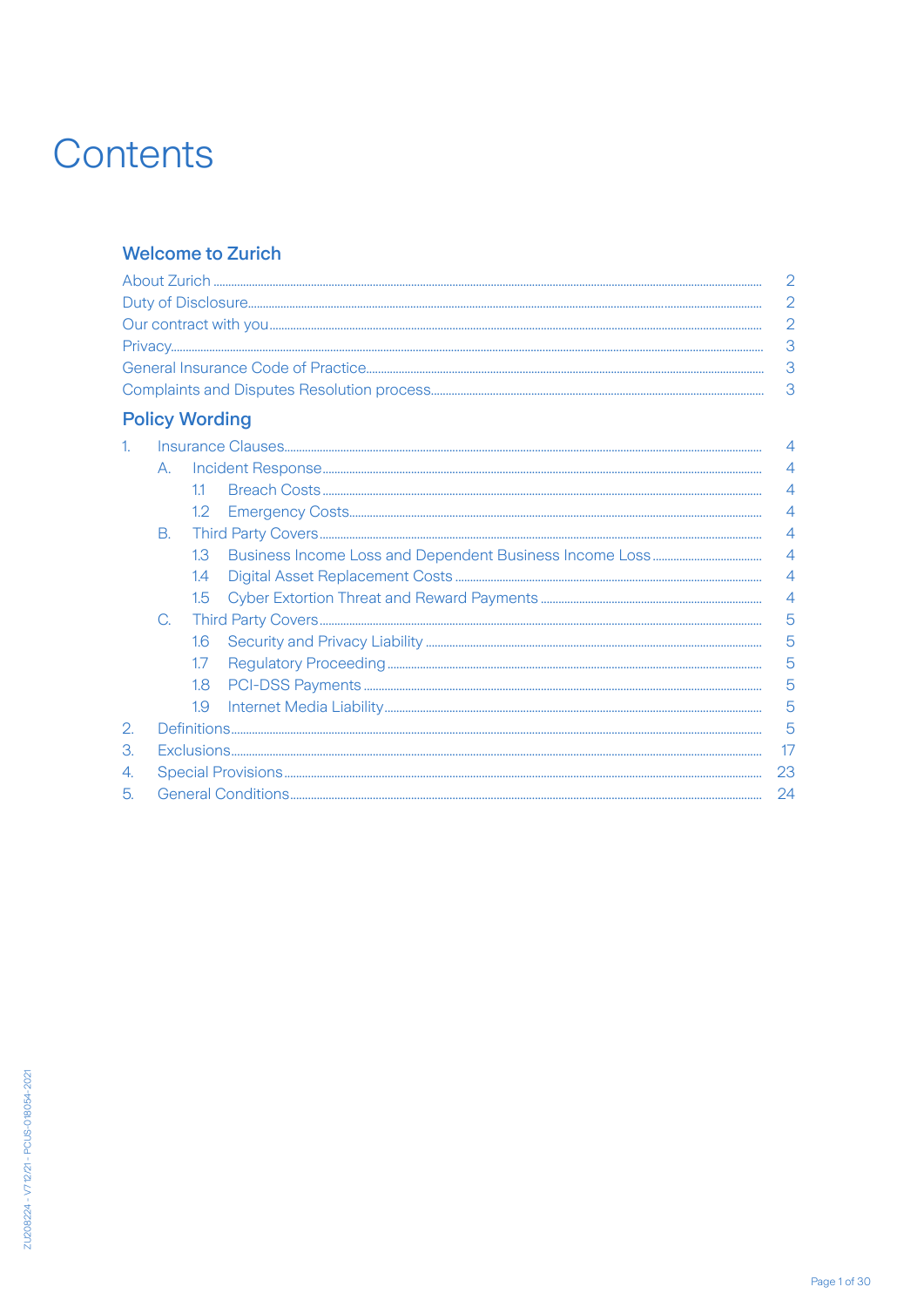# Welcome to Zurich

# About Zurich

The insurer of this product is Zurich Australian Insurance Limited (ZAIL), ABN 13 000 296 640, AFS Licence Number 232507. In this document, ZAIL may also be expressed as 'Zurich', 'we', 'us' or 'our'.

ZAIL is part of the Zurich Insurance Group, a leading multi-line insurer that serves its customers in global and local markets. Zurich provides a wide range of general insurance and life insurance products and services in more than 210 countries and territories. Zurich's customers include individuals, small businesses, and mid-sized and large companies, including multinational corporations.

# Duty of Disclosure

Before you enter into an insurance contract, you have a duty to tell us anything that you know, or could reasonably be expected to know, may affect our decision to insure you and on what terms.

You have this duty until we agree to insure you.

You have the same duty before you renew, extend, vary or reinstate an insurance contract.

You do not need to tell us anything that:

- reduces the risk we insure you for; or
- is common knowledge; or
- we know or should know as an insurer; or
- we waive your duty to tell us about.

#### If you do not tell us something

If you do not tell us anything you are required to, we may cancel your contract or reduce the amount we will pay you if you make a claim, or both.

If your failure to tell us is fraudulent, we may refuse to pay a claim and treat the contract as if it never existed.

#### Our contract with you

Your Policy is a contract of insurance between you and Zurich and contains all the details of the cover that we provide.

Your Policy is made up of:

- the Policy Wording. It tells you what is covered, sets out the claims procedure, exclusions and other terms and conditions of cover;
- the proposal, which is the information you provide to us when applying for insurance cover;
- your most current *schedule* issued by us. The *schedule* is a separate document unique to you, which shows the insurance details relevant to you. It includes any changes, exclusions, terms and conditions made to suit your individual circumstances and may amend the Policy; and
- any other written change otherwise advised by us in writing (such as an endorsement). These written changes vary or modify the above documents.

Please note, only those covers shown in your *schedule* are insured.

This document is used for any offer of renewal we may make, unless we tell you otherwise. Please keep your Policy in a safe place. We reserve the right to change the terms of this product where permitted to do so by law.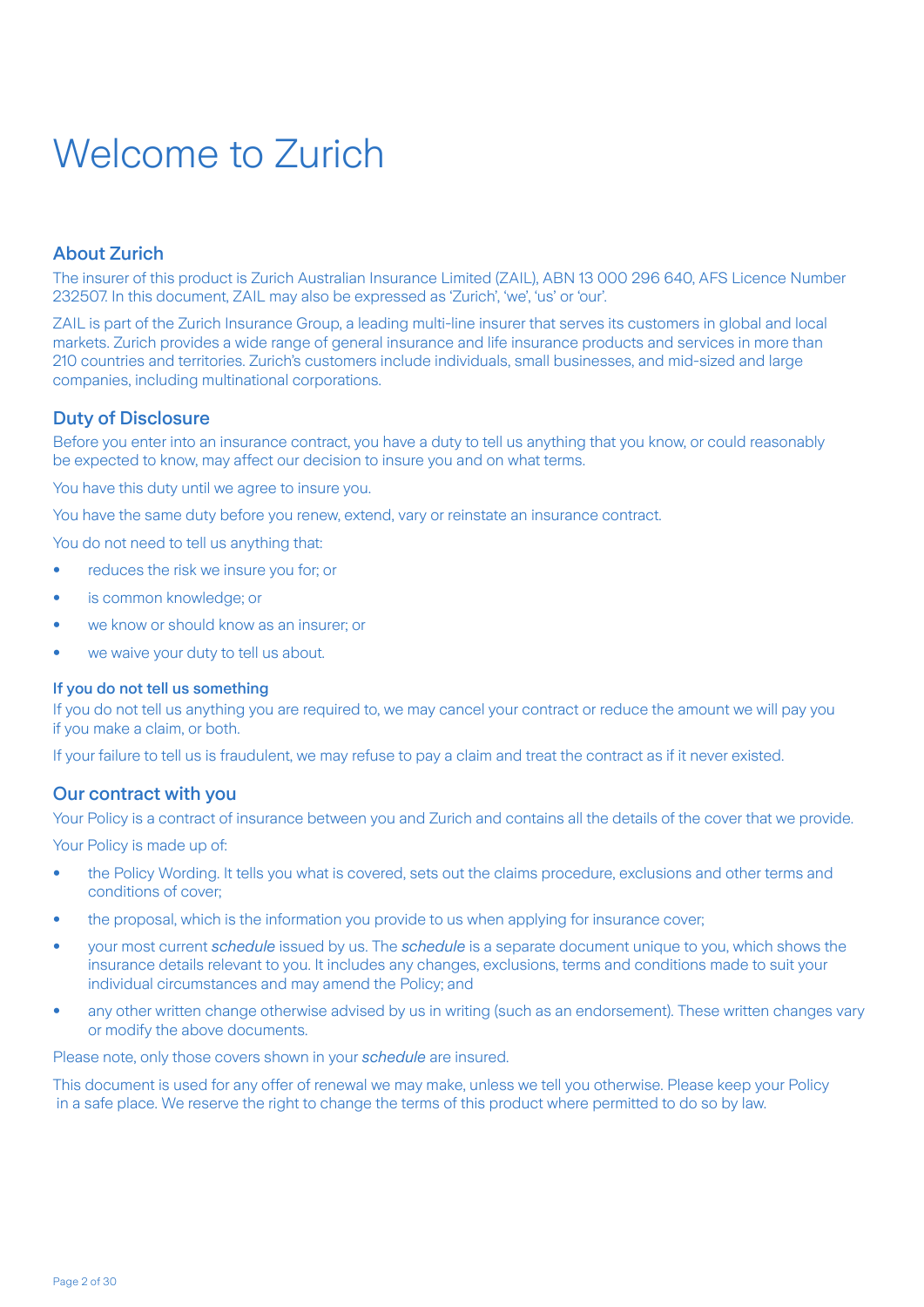# **Privacy**

Zurich is bound by the Privacy Act 1988 (Cth). We collect, disclose and handle information, and in some cases personal or sensitive (eg health) information, about you ('your details') to assess applications, administer policies, contact you, enhance our products and services and manage claims ('Purposes'). If you do not provide your information, we may not be able to do those things. By providing us, our representatives or your intermediary with information, you consent to us using, disclosing to third parties and collecting from third parties your details for the Purposes.

We may disclose your details, including your sensitive information, to relevant third parties including your intermediary, affiliates of Zurich Insurance Group Ltd, other insurers and reinsurers, our banking gateway providers and credit card transactions processors, our service providers, our business partners, health practitioners, your employer, parties affected by claims, government bodies, regulators, law enforcement bodies and as required by law, within Australia and overseas.

We may obtain your details from relevant third parties, including those listed above. Before giving us information about another person, please give them a copy of this document. Laws authorising or requiring us to collect information include the Insurance Contracts Act 1984 (Cth), Anti-Money Laundering and Counter-Terrorism Financing Act 2006 (Cth), Corporations Act 2001 (Cth), Autonomous Sanctions Act 2011 (Cth), A New Tax System (Goods and Services Tax) Act 1999 (Cth) and other financial services, crime prevention, trade sanctions and tax laws.

Zurich's Privacy Policy, available at www.zurich.com.au or by telephoning us on 132 687, provides further information and lists service providers, business partners and countries in which recipients of your details are likely to be located. It also sets out how we handle complaints and how you can access or correct your details or make a complaint.

# General Insurance Code of Practice

We are signatories to the General Insurance Code of Practice (the Code) and support the Code.

The objectives of the Code are:

- to commit us to high standards of service;
- to promote better, more informed relations between us and you;
- to maintain and promote trust and confidence in the general insurance industry;
- to provide fair and effective mechanisms for the resolution of complaints and disputes you make about us; and
- to promote continuous improvement of the general insurance industry through education and training.

The Code Governance Committee is an independent body that monitors and enforces insurers compliance with the Code.

Further information about the Code or the Code Governance Committee and your rights under it is available at https://insurancecouncil.com.au/cop/ or by contacting us.

#### Complaints and Disputes Resolution process

If you have a complaint about an insurance product we have issued or the service you have received from us, please contact your intermediary to initiate your complaint with us. If you are unable to contact your intermediary, you can contact us directly on 132 687. We will acknowledge receipt of your complaint within 24 hours or as soon as practicable.

If you are not satisfied with our initial response, you may access our internal dispute resolution process. Please refer to the general insurance fact sheet available on our website for details of our internal dispute resolution process.

We expect that our internal dispute resolution process will deal fairly and promptly with your complaint, however, you may take your complaint to the Australian Financial Complaints Authority (AFCA) at any time.

AFCA is an independent external dispute resolution scheme. We are a member of this scheme and we agree to be bound by its determinations about a dispute. AFCA provides fair and independent financial services complaint resolution that is free to you.

Their contact details are:

Website: www.afca.org.au Email: info@afca.org.au Freecall: 1800 931 678

In writing to: The Australian Financial Complaints Authority, GPO Box 3, Melbourne, Victoria 3001.

If your complaint or dispute falls outside the AFCA Rules, you can seek independent legal advice or access any other external dispute resolution options that may be available to you.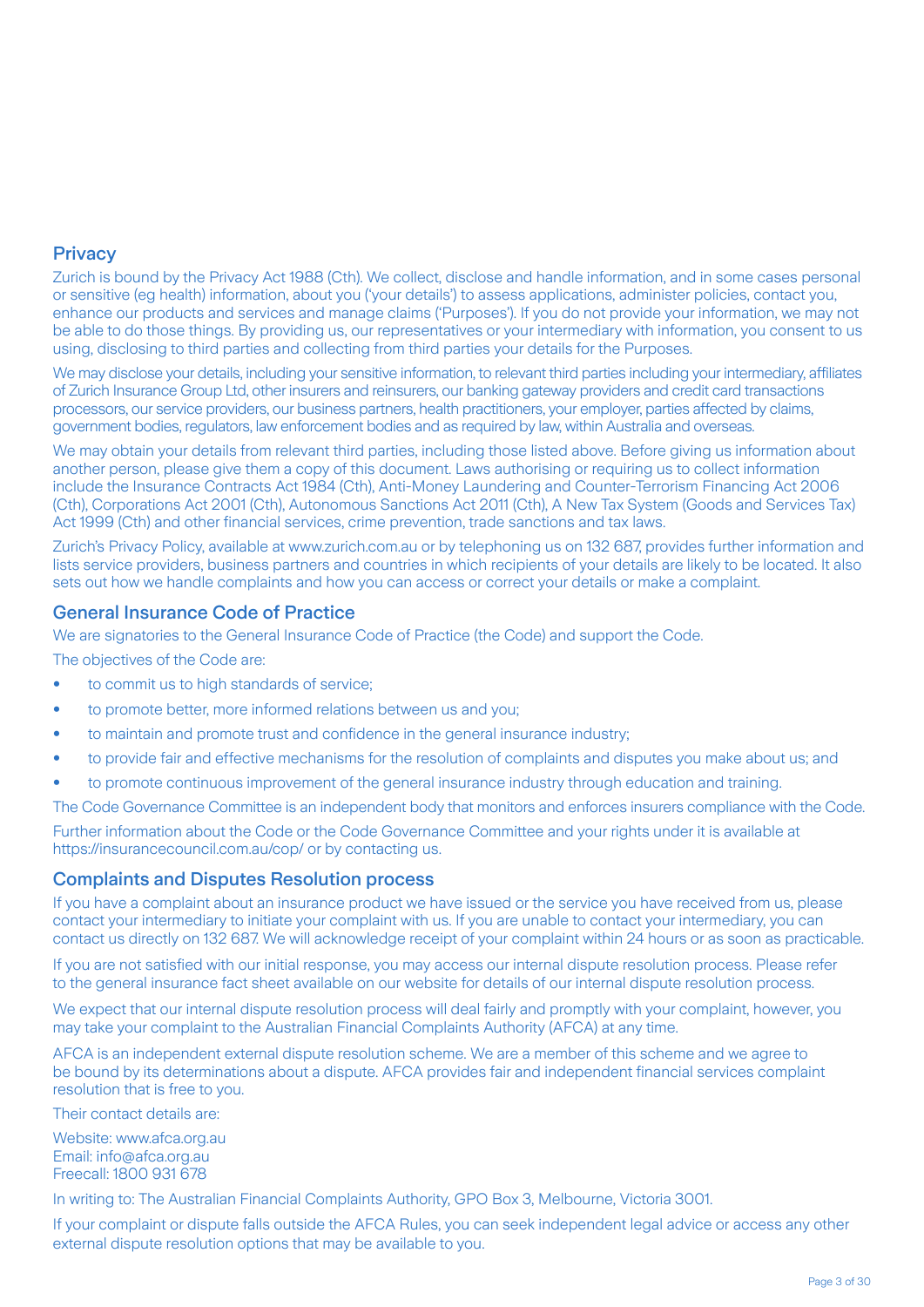# Cyber, Security and Privacy Protection Policy Wording

Subject to payment of the premium set out in the *schedule*, we agree to provide insurance on the terms set out in this Policy. The Policy consists of this Policy Wording, the proposal the *schedule*  and endorsements.

# Section 1 – Insuring Clauses

#### A. Incident Response

#### 1.1 Breach Costs

 We will pay for *breach costs* incurred by the *insured* arising directly from a *privacy event*, *security event* or *electronic publishing event* that is first discovered by the *insured* during the *policy period*.

#### 1.2 Emergency Costs

 If our consent cannot reasonably be obtained before *breach costs*, *digital asset replacement costs*, *increased costs of working* or *defence costs* are incurred by the *insured* with respect to any covered *event* or *claim* we will give retrospective approval for such costs.

 The *insured* may also contact the *breach response service* to manage and coordinate the response to the *privacy event*, *security event*, or *electronic publishing event*.

#### B. First Party Covers

## 1.3 Business Income Loss and Dependent Business Income Loss

We will pay the *company* any:

- 1.3.1 *business income loss*;
- 1.3.2 *dependent business income loss*; and
- 1.3.3 *increase costs of working*,

 incurred by the *insured* during the *period of restoration*, as a result of an *interruption of service*, that is first discovered during the *policy period*. The expiration of the *policy period* will not limit the length of the *period of restoration*.

### 1.4 Digital Asset Replacement

 We will reimburse the *digital asset replacement costs* incurred by the *insured* due to the corruption or destruction of *digital assets* as a result of a *privacy event* or *security event* that is first discovered during the *policy period*.

#### 1.5 Cyber Extortion Threat and Reward Payments

We will pay for:

- 1.5.1 *extortion expenses*;
- 1.5.2 *extortion payments*; and
- 1.5.3 *reward payments*,

 incurred by the *insured*, arising directly from a *cyber extortion threat*, that is first received during the *policy period*,

provided always that:

- (a) one of the *insured's* directors consents to the payment of such *extortion expenses* and/or *extortion payments*; and
- (b) no *reward payment* shall be made to the *insured's* external auditor, or any *insured person* who is an internal auditor of the *insured* or who supervises or manages the *insured's* external auditor.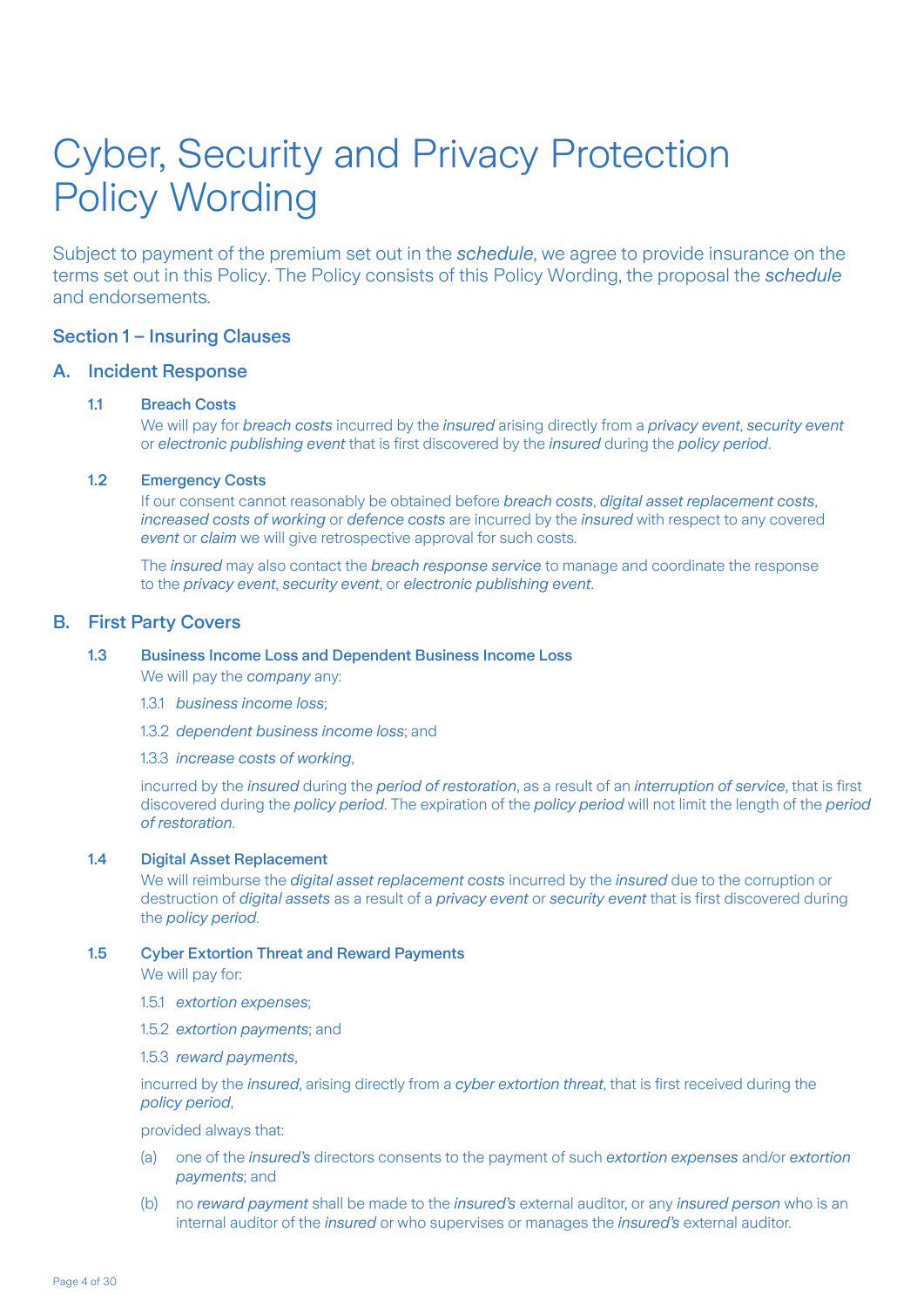# C. Third Party Covers

#### 1.6 Security and Privacy liability

We will pay on behalf of the *insured*:

1.6.1 all *loss* which the *insured* becomes legally liable to pay including claimants' costs and expenses; and

1.6.2 *defence costs* incurred by the *insured*,

 arising from a *claim* first made against the *insured* and notified to us during the *policy period* or the *extended reporting period*, if applicable, that directly results from a *privacy wrongful act* or *security wrongful act* that takes place on or after the *retroactive date* and prior to the end of the *policy period*.

#### 1.7 Regulatory Proceeding

We will pay to or on behalf of the *insured*:

- 1.7.1 *civil fines and penalties* which the *insured* becomes legally liable to pay; and
- 1.7.2 *defence costs* incurred by the *insured*,

 arising from a *regulatory proceeding* first commenced against the *insured* and notified to us during the *policy period* or the *extended reporting period*, if applicable, that directly results from a *privacy event* or *security event* that takes place on or after the *retroactive date* and prior to the end of the *policy period*.

#### 1.8 PCI-DSS Payments

We will pay to or on behalf of the *insured*:

1.8.1 the *PCI-DSS payments* which the *insured* becomes legally liable to pay; and

1.8.2 *defence costs* incurred by the *insured*,

 arising from a *PCI-DSS claim* first made against the *insured* and notified to us during the *policy period* or the *extended reporting period*, if applicable, that directly results from a *privacy wrongful act* or *security wrongful act* that takes place on or after the *retroactive date* and prior to the end of the *policy period*.

#### 1.9 Internet Media Liability

We will pay on behalf of the *insured*:

1.9.1 *loss* which the *insured* becomes legally liable to pay including claimants' costs and expenses; and

1.9.2 *defence costs* incurred by the *insured*,

 arising from a *claim* first made against the *insured* and notified to us during the *policy period* or the *extended reporting period*, if applicable, that directly results from an *electronic publishing wrongful act* that takes place on or after the *retroactive date* and prior to the end of the *policy period*.

# Section 2 – Definitions

When used in this Policy, its *schedule* and its Endorsements, the following definitions shall apply:

#### 2.1 Administrative Error

*administrative error* means an accidental, unintentional, or negligent act or an error or omission committed by the *insured* or the *service provider* in the course of:

- 2.1.1 data processing, programming, maintenance, service, conversion, modifying, handling, developing or maintaining *electronic data* or *software*; or
- 2.1.2 operating, maintaining or repair of *computer systems*,

including the collection, compilation, processing, warehousing, mining, storage, or management of data.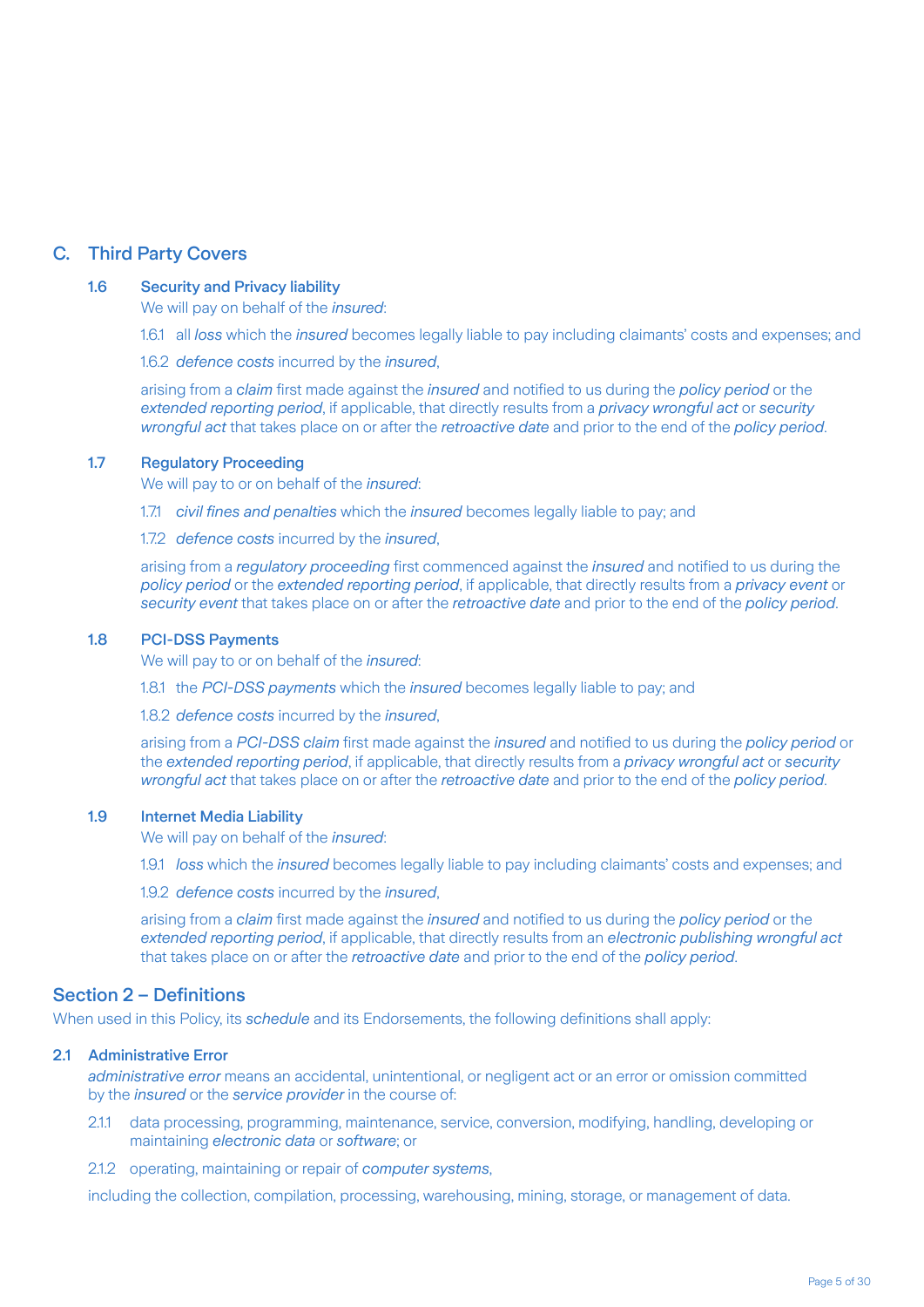#### 2.2 Aggregate Limit of Liability

*aggregate limit of liability* means the maximum aggregate amount set out in the *schedule* that we will pay in respect of all *claims* or *events*, for *loss*, *first party loss* and *defence costs* covered by this Policy.

#### 2.3 Breach Costs

*breach costs* mean any reasonable and necessary charges, costs, expenses and fees incurred by the *insured* with our prior consent, within 24 months of the *insured* first having knowledge of a *privacy event*, *security event* or *electronic publishing event* in retaining an accountant, IT consultant, solicitor, lawyer, public relations consultant or other *third party* to:

- 2.3.1 conduct a computer forensic analysis to investigate the *insured's computer system* to determine the cause and extent of such *privacy event*, *security event* or *electronic publishing event*;
- 2.3.2 determine indemnification obligations under any written contract with respect to a *wrongful act* by a *service provider* in connection with any *privacy event*, *security event* or *electronic publishing event*;
- 2.3.3 determine the extent to which the *insured* is obliged to notify any regulatory authority or potentially affected individuals following any *privacy event*, *security event* or *electronic publishing event*;
- 2.3.4 effect compliance with any *privacy regulation* under the applicable *privacy regulation* most favourable to the *insured's* affected individuals (once compliance has been effected following a *privacy event*, *security event* or *electronic publishing event*, this Policy will not cover costs of maintaining ongoing compliance with any *private regulation*);
- 2.3.5 notify any individual or applicable regulatory agencies of the compromising of any *personal information* arising from any *privacy event*, *security event* or *electronic publishing event*, whether or not they are required to be notified pursuant to legislation (save that the *insured* will seek our consent before making any notification to an individual or regulatory agency where there is no legal or regulatory requirement to do so);
- 2.3.6 plan, implement, execute and manage a public relations campaign to counter or minimise any actual or anticipated adverse effects of negative publicity from a *privacy event*, *security event* or *electronic publishing event* to protect or restore the *insured's* business reputation in response to negative publicity following such *event*;
- 2.3.7 provide credit and identification monitoring services, identification restoration services, and identification theft insurance, provided that we shall have no obligation to apply for or furnish such insurance, for individuals affected by the destruction, loss, alteration, disclosure or access to *personal information*; or
- 2.3.8 provide call centre services if they are needed to handle enquiries from individuals affected by the destruction, loss, alteration, disclosure or access to *personal information*.

Provided always that *breach costs* do not include:

- (i) regular or overtime wages, salaries or fees of any *business partner*, director, *member* or *employee*;
- (ii) the cost to comply with any injunctive or other non-monetary relief:
- (iii) principal, interest or other monies paid or due as the result of any loan, lease or extension of credit; or
- (iv) taxes, fines, sanctions or penalties.

#### 2.4 Betterment

*betterment* means:

- 2.4.1 unavoidable, standard technological advancements included within any newer *insured's computer system*, such as increased memory capacity or processing speed; or
- 2.4.2 reasonably necessary to install a more secure and efficient version of the affected *insured's computer system*.

#### 2.5 Breach Response Service

*breach response service* means the providers specified as such in the *schedule*.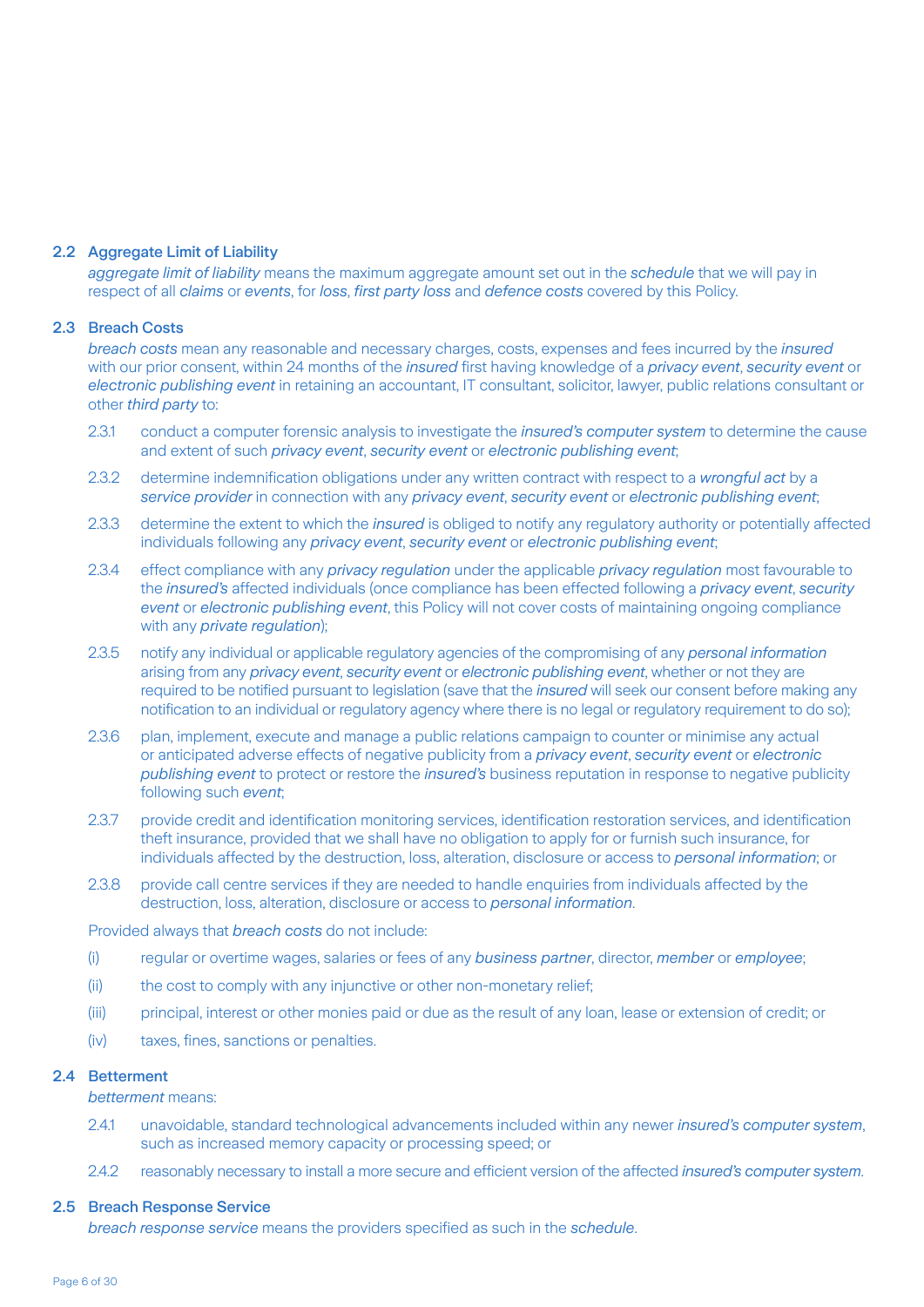#### 2.6 Business income loss

#### *business income loss* means the:

- 2.6.1 net profit before income taxes that the *insured* is prevented from earning during the *period of restoration* solely in consequence of an *interruption of service*; and
- 2.6.2 normal operating expenses incurred by the *insured*, but solely to the extent that such operating expenses must continue during the *period of restoration* and would have been incurred had there been no *interruption of service*,

provided always that *business income loss*, *dependent business income loss* will be calculated net of any savings the *insured* makes or service credits the *insured* receives as a result of the *interruption of service* and do not include:

- (i) contractual penalties;
- (ii) costs or expenses incurred to correct any deficiencies or problems with any *computer system* or to update, restore, replace or improve a *computer system* to a level beyond that which existed immediately before the *interruption of service*, other than *betterment*;
- (iii) costs and expense incurred to identify or remediate *software* program errors or vulnerabilities;
- (iv) legal costs or expenses;
- (v) loss arising out of liability to any *third party*;
- (vi) other consequential loss or damage; or
- (vii) *increased cost of working*.

#### 2.7 Business Partner

*business partner* means any person in business with the *insured* under the terms of a partnership agreement whether express or implied under legislation.

#### 2.8 Card Association

*card association* means an issuer of credit cards, debit cards, stored value cards or prefunded cards.

#### 2.9 Circumstance

*circumstance* means an incident, occurrence, fact, matter, act or omission that may give rise to a *claim*, *security event*, *privacy event*, *electronic publishing event*, *administrative error*, *system failure*, *cyber extortion threat*, *regulatory proceeding*, *GDPR proceeding* or *PCI-DSS claim*.

#### 2.10 Civil Fines and Penalties

*civil fines and penalties* mean civil, administrative or regulatory money penalties directly assessed against the *insured* for a violation of any law, regulation or statute not including punitive, exemplary or multiple damages but only where:

- 2.10.1 such violations are not knowing, wilful or criminal; and
- 2.10.2 such penalties are insurable under the internal laws of the jurisdiction in which such penalties were assessed or levied.

#### 2.11 Claim

*claim* means:

- 2.11.1 a written demand against the *insured* for monetary damages or non-monetary or injunctive relief, including a written demand that the *insured* toll or waive a statutory limitation period;
- 2.11.2 a civil proceeding against the *insured* for monetary damages or non-monetary or injunctive relief, commenced by the service upon the *insured* of a complaint or similar pleading, including any appeal thereof;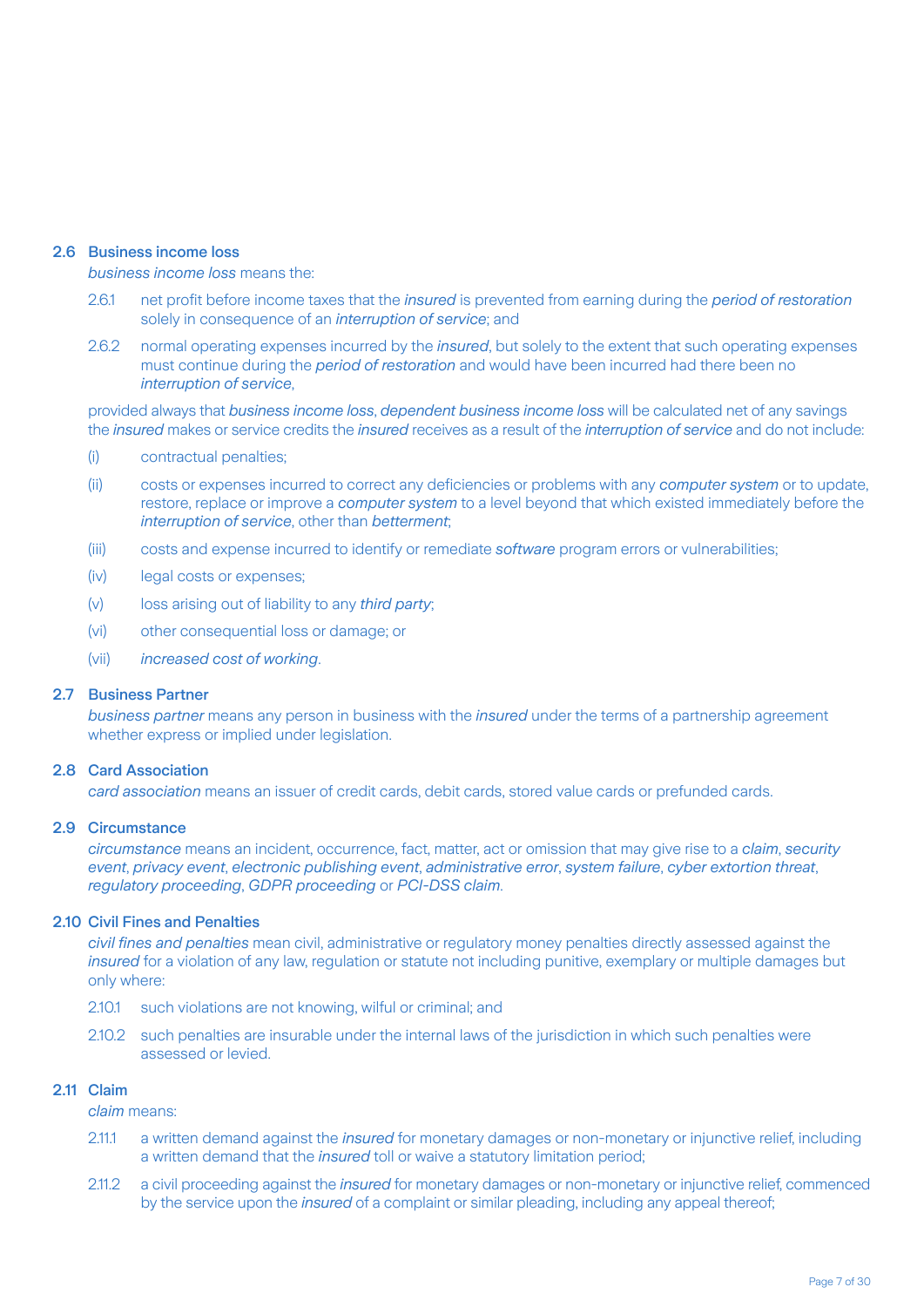- 2.11.3 an arbitration or other alternative dispute resolution proceeding against the *insured* for monetary damages or non-monetary or injunctive relief, commenced by the *insured's* receipt of a request or demand for such proceeding, including any appeal thereof; or
- 2.11.4 solely with respect to the Insuring Clause 7. Regulatory Proceeding and Clause 8. PCI-DSS Payments, a *regulatory proceeding* or a *PCI–DSS clai*m.

#### 2.12 Computer System

*computer system* means computer hardware and *software* and the *electronic data* stored thereon including associated input and output devices, data storage devices, networking equipment, components, firmware and electronic back up facilities including systems available through the internet, intranets, extranets or virtual private networks.

Solely with respect to the *insured's computer system*, this includes computer hardware and *software*, and the *electronic data* stored thereon, which:

- 2.12.1 the *insured* leases, owns or operates;
- 2.12.2 the *insured* leases or owns, but is operated by a third party pursuant to a written contract; or
- 2.12.3 is owned by the *insured's employees* and operated by them on behalf of the *insured* for the purpose of obtaining remote access to the *insured's computer system* or otherwise operated pursuant to the *insured's* Bring Your Own Device policy,

to provide services to the *insured*. *Computer system* also means any of the foregoing that are part of an Industrial Control System.

#### 2.13 Consumer Redress Fund

*consumer redress fund* means any sum of money the *insured* is legally required to deposit in a fund for the payment of consumer claims due to a settlement of, or an adverse judgment in, a *regulatory proceeding*.

# 2.14 Control Group

*control group* means the *policyholder's* Chief Executive Officer, Chief Financial Officer, Chief Operating Officer, Chief Information Security Officer, Chief Information Officer, Data Protection Officer, Chief Technology Officer, Risk Manager, Insurance Manager, Head of Legal, or any other officer with a Technology, Legal or Data based remit.

#### 2.15 Customer

*customer* means an entity or individual to whom the *insured* sells goods or provides services under a written contract.

#### 2.16 Cyber Extortion Threat

*cyber extortion threat* means:

- 2.16.1 a reasonably credible threat or connected series of threats made without the cooperation of an Executive Officer to:
	- (i) introduce *malware* into a *computer system*;
	- (ii) commence a *denial of service attack*;
	- (iii) disseminate, divulge, or improperly utilise any *personal information* taken as a result of the *unauthorised access* to the *insured's computer system*; or
	- (iv) encrypt or otherwise make unavailable *electronic data*,

unless an *extortion payment* is received from the *insured* or on the *insured's* behalf in return for the elimination, mitigation, or removal of such threat; and

2.16.2 a threat or connected series of threats related to any of the acts in 2.16.1 above that have already commenced.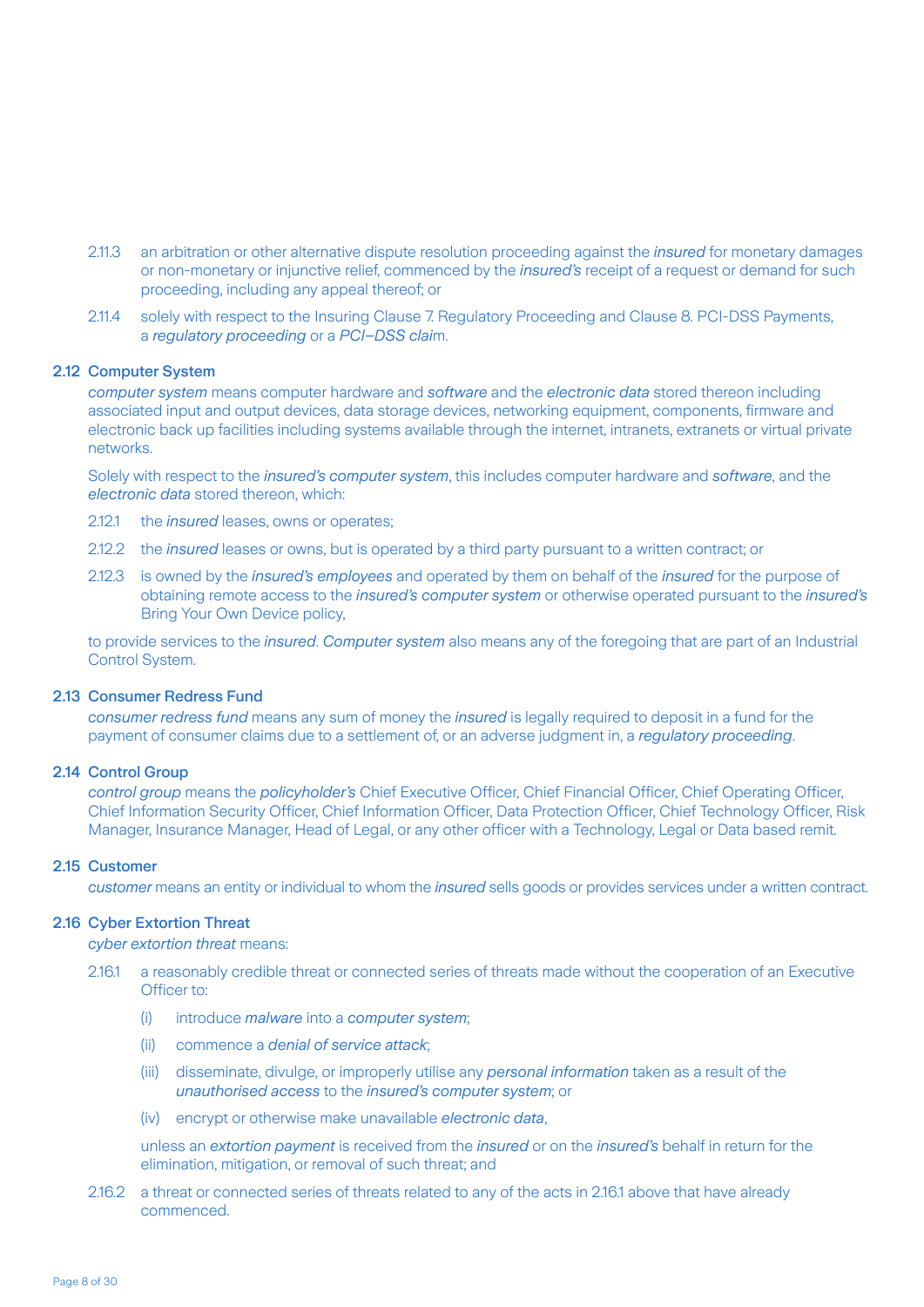#### 2.17 Cyberterrorism

*cyberterrorism* means the use of information technology to execute attacks or threats by any person or group, whether acting alone, or on behalf of, or in connection with, any individual, organisation, or government, with the intention to:

- 2.17.1 cause harm;
- 2.17.2 intimidate any person or entity; or
- 2.17.3 cause destruction or harm to critical infrastructure or data,

in pursuit of financial, social, ideological, religious, or political objectives, which results in a threat or harm to the *insured's network security*.

#### 2.18 Deductible

*deductible* mean the amount specified as such in this Policy, the *schedule* or any endorsement in respect of each and every *claim* or *event*, for *loss*, *first party loss* and/or *defence costs* for which the *insured* will be responsible.

#### 2.19 Defence Expenses

*defence expenses* mean the reasonable and necessary fees (including but not limited to attorneys' fees and experts' fees), costs, charges and expenses (other than regular or overtime wages, salaries, remuneration or fees of the directors of the *insured* or an *employee*), incurred by the *insured*, with our prior consent, in the investigation, defence, discharge, dismissal, adjustment, settlement of a *claim*.

*Defence costs* will always form part of and not be in addition to the applicable *limit of liability* and be subject to any *deductible*.

#### 2.20Denial of Service Attack

*denial of service attack* means any actions or instructions constructed or generated with the ability to damage, interfere with or otherwise affect the availability of networks, network services, network connectivity or information systems including but not limited to the generation of excess network traffic into network addresses, the exploitation of system or network weaknesses and the generation of excess or non-genuine traffic between and amongst networks.

#### 2.21 Dependent Business Income Loss

*dependent business income loss* means the *business income loss* (not including any liability to the *service provider* itself) incurred by the *insured* as a direct result of an *interruption of service* affecting a *service provider's computer system* provided always that such *interruption of serv*ice would have been covered under this Policy if the *service provider* had been the *insured*.

#### 2.22 Digital Assets

*digital assets* mean *electronic data*, *software*, audio files, and image files stored on the *insured's computer system*, provided always that *digital assets* do not include accounts, bills, evidence of debt, money, cryptographic key material allowing access to digital currencies, valuable papers, records, abstracts, deeds manuscripts or other documents unless they have been converted to *electronic data* and then only in that form.

#### 2.23 Digital Asset Replacement Costs

*digital asset replacement costs* mean reasonable and necessary costs and expenses incurred by the *insured* with our prior consent to:

- 2.23.1 restore or reconstitute *digital assets* from written records; or
- 2.23.2 partially or fully match *electronic data*,

due to their corruption or destruction including but not limited to any disaster recovery or forensic investigation efforts,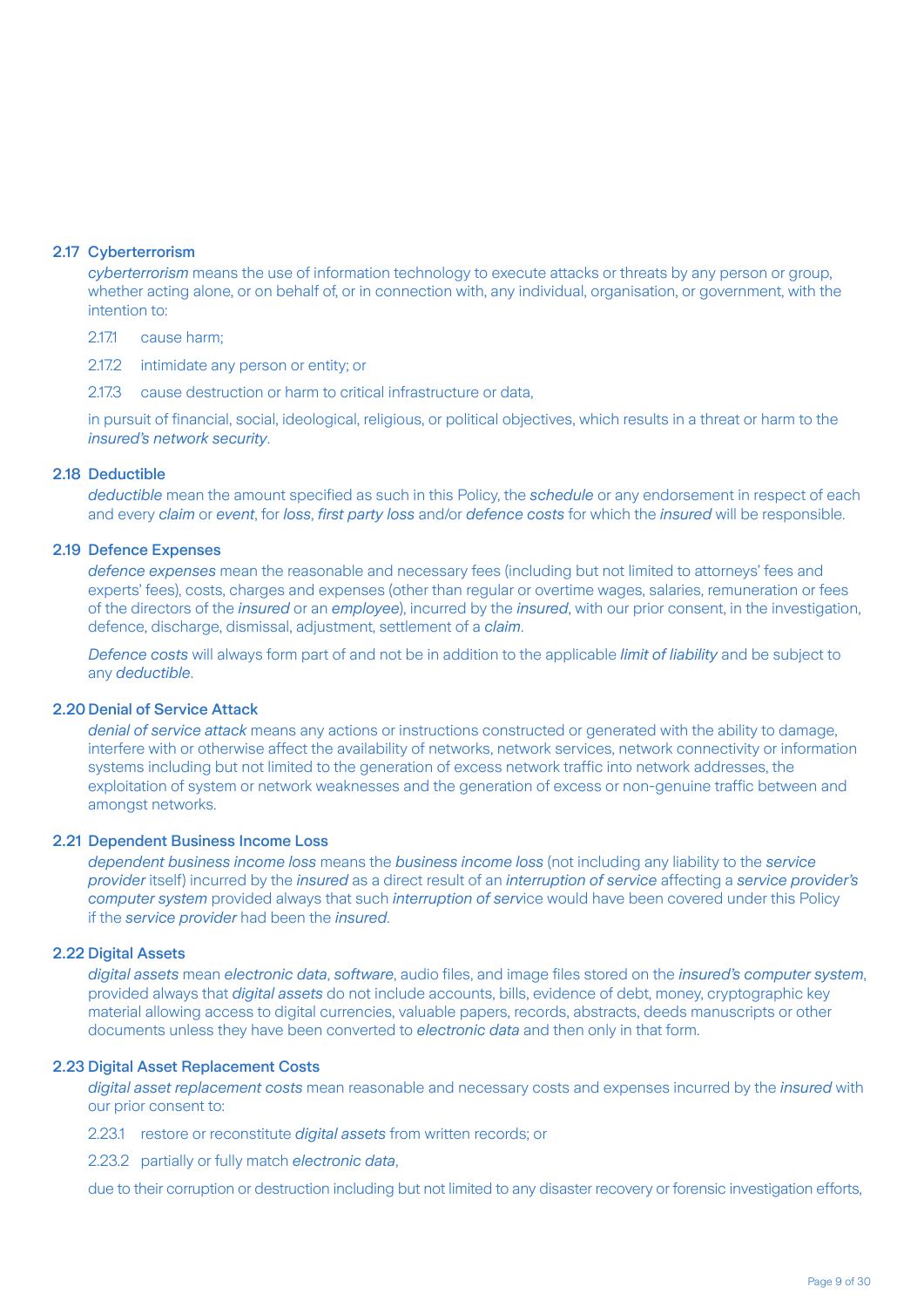provided always that *digital asset replacement costs* do not include:

- (i) any costs and expenses incurred to update, replace, or otherwise improve *digital assets* to a level beyond that which existed prior to the *security event* or *privacy event*, other than *betterment*;
- (ii) any costs and expenses incurred to identify or remediate *software* errors or vulnerabilities;
- (iii) any costs and expenses incurred to research and develop *digital assets*, including trade secrets;
- (iv) the economic or market value of *digital assets*, including trade secrets;
- (v) any consequential loss or damage;
- (vi) *extortion expenses*; or
- (vii) *extortion payments*.

#### 2.24 Electronic Data

*electronic data* means information that exists in electronic form, including but not limited to floppy disks, CD ROMs, magnetic tapes, magnetic discs, or any other media in which electronic data is recorded or stored, including *personal information. Electronic data* does not include *software*.

#### 2.25 Electronic Publishing

*electronic publishing* means the reproduction, publication, dissemination, transmission or release of information, including *electronic data*, image files, audio files, or text (including user generated content published) on the *insured's* internet website, provided that such information has been developed by or for the *insured* or acquired by the *insured* for its use.

#### 2.26 Electronic Publishing Event

*electronic publishing event* means any actual or alleged:

- 2.26.1 libel, slander, trade libel or disparagement arising from the *electronic publishing* of material that defames a person or organisation or disparages a person's or organisations goods, products or services;
- 2.26.2 plagiarism, false light or false advertising arising from the *insured's electronic publishing* activities;
- 2.26.3 violation of the right of privacy or seclusion or right of publicity of any person other than an *insured person* arising from the *electronic publishing* of material that publicly discloses private facts relating to such person or commercially appropriates such person's name or likeness;
- 2.26.4 infringement of a copyright, title, slogan, trademark, trade name, trade dress, mark, service mark or service name including but not limited to infringement of domain name, deep-linking or framing arising from the *insured's electronic publishing* activities; or
- 2.26.5 unauthorised use of titles, formats, performances, style, characters, plots or other protected material arising from the *insured's electronic publishing* activities,

provided always that cover is not provided for any liability arising directly or indirectly from:

- (i) the theft of computer or video game points, earnings awards or other intangible property;
- (ii) the uploading or downloading of digitised music, movies, software or video games by persons who allegedly or actually failed to obtain valid licenses with respect to such music, movies, software or video games; or
- (iii) any licensing fees, damages, account of profits or royalties ordered, directed or agreed to be paid by the *insured* pursuant to a judgment, arbitration award, settlement agreement or similar order or agreement for the continued use of a person or entity's copyright, slogan, trademark, trade name, trade dress, service mark, service name or other protected intellectual property.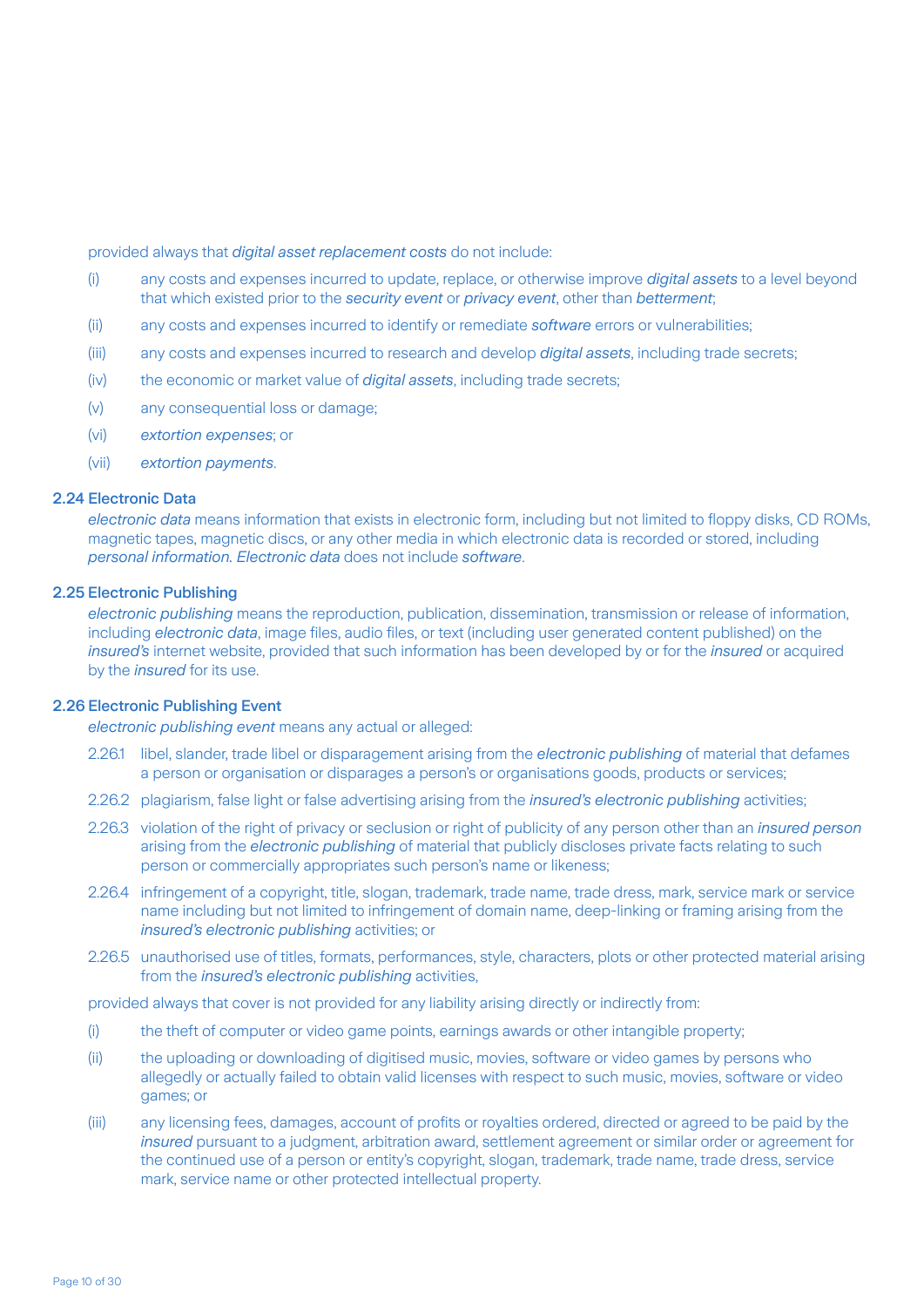#### 2.27 Electronic Publishing Wrongful Act

*electronic publishing wrongful act* any actual or alleged act, error, omission, neglect or breach of duty by an *insured*, that results in an *electronic publishing event*.

#### 2.28 Employee

*employee* means any natural person who is:

- 2.28.1 under a contract of service or apprenticeship with the *insured*;
- 2.28.2 a labour master or labour only subcontractor or persons supplied by any of them;
- 2.28.3 self-employed;
- 2.28.4 under a work experience or similar scheme; or
- 2.28.5 hired or borrowed by the *insured* from another employer;

and working for the *insured* in connection with its business while under the direct control or supervision of the *insured*.

#### 2.29 Events

*events* mean *security event*, *privacy event*, *electronic publishing event*, *cyber extortion threat*, *administrative error* and *system failures*.

#### 2.30Extended Reporting Period

*extended reporting period* means the period immediately following the *policy period* during which the *insured* may notify us of any *claim* or *regulatory proceeding* first made during such period and arising from a *wrongful act* committed on or after the *retroactive date* and prior to the expiration date of the *policy period*.

The *extended reporting period* is stated in the *schedule*.

#### 2.31 Extortion Expenses

*extortion expenses* mean reasonable and necessary expenses incurred by the *insured* with our prior consent, arising directly from a *cyber extortion threat*.

#### 2.32 Extortion Payments

*extortion payments* mean any monies and cryptocurrencies paid by the *insured,* with our prior consent, to a *third party* who the *insured* reasonably believes to be responsible for a *cyber extortion threat* for the purpose of terminating such *cyber extortion threat*. For the avoidance of doubt, any indemnity paid by us to the *insured* will be in the currency of the *limit of liability*.

#### 2.33 First Party Loss

*first party loss* means *breach costs*, *business income loss*, *dependent business income loss*, *increased costs of working*, *digital asset replacement costs*, *extortion expenses*, *extortion payments* and *reward payments*.

#### 2.34 GDPR

*GDPR* means the General Data Protection Regulation (Regulation (EU) 2016/679) and any amendment thereto. *GDPR* will also include any state, provincial, territorial, local, or federal regulations enacted in furtherance of or pursuant to implementation of the General Data Protection Regulation (Regulation (EU) 2016/679) and any amendment thereto.

#### 2.35 GDPR proceeding

*GDPR proceeding* means a formal investigation of or an administrative adjudicative proceeding against an *insured* by concerning the *GDPR* by an administrative or regulatory agency, including an appeal thereof, commenced by the *insured's* receipt of a subpoena, investigative demand, complaint or similar document.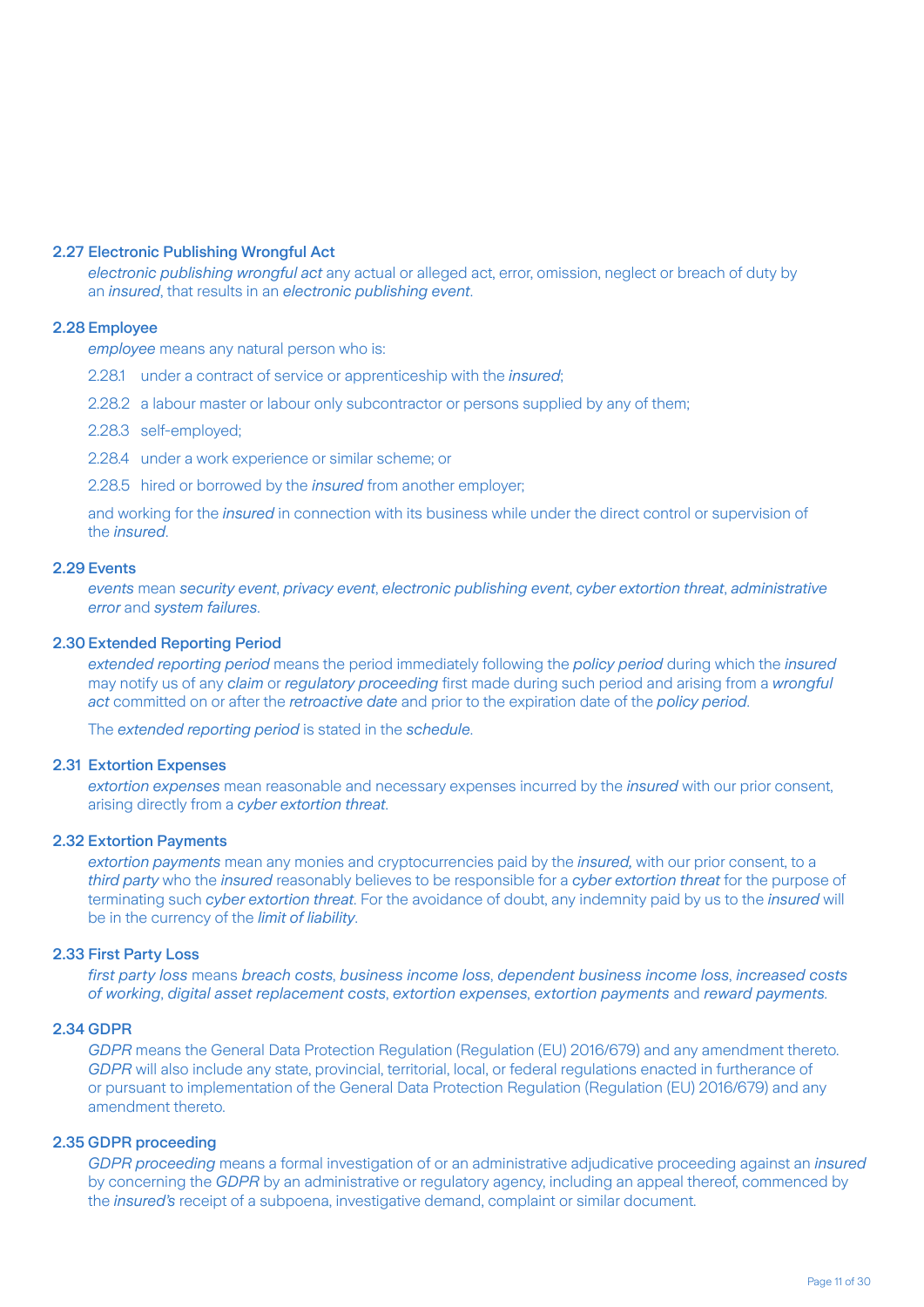#### 2.36 Increased Costs of Working

*increased costs of working* mean reasonable and necessary expenses incurred by the *insured*, with our consent, during the *period of restoration* to minimise, avoid or reduce any *interruption of service* or *business income loss*  or *dependent business income loss* and that:

- 2.36.1 are over and above the *insured's* normal operating and payroll expenses; and
- 2.36.2 do not exceed the amount of loss that would otherwise be payable as *business income loss* or *dependent business income loss*,

provided always that *increased costs of working* do not include:

- (i) any costs or expenses to correct any deficiencies or problems with any *computer system* or to identify or remediate *software* errors or vulnerabilities;
- (ii) any costs or expenses to update, restore, replace or improve any *computer system* or *software* to a level beyond that which existed just before the *interruption of service*, other than *betterment*;
- (iii) any contractual penalties arising out of any liability to a *third party*;
- (iv) any consequential loss or damage; or
- (v) any other costs, loss or payments which are specifically defined in this Policy and covered under any Insuring Clause or endorsement.

#### 2.37 Insured

*insured* means:

- 2.37.1 the *policyholder* as stated in the *schedule*;
- 2.37.2 a *subsidiary company*; or
- 2.37.3 an *insured person*.

#### 2.38 Insured Person

*insured person* means:

- 2.38.1 any current or former *business partner*, director, *member* or principal or any person who becomes a *business partner*, director, *member* or principal during the *policy period*;
- 2.38.2 any current or former *employee* or any person who becomes an *employee* during the *policy period*;
- 2.38.3 the personal representative of any *business partner*, director, *member*, principal or *employee* in the event of their death, incapacity, insolvency or bankruptcy; or
- 2.38.4 any retired *business partner*, retired director or retired *member* while acting as a consultant to the *insured*.

#### 2.39 Interrelated Events

*interrelated events* all *events* that arise out of, are based upon, are in connection with or are otherwise attributable to the same originating cause or source.

#### 2.40 Interrelated wrongful acts

*interrelated wrongful acts* mean all *wrongful acts* that arise out of, are based upon, are in connection with or are otherwise attributable to the same originating cause or source.

#### 2.41 Interruption of service

*interruption of service* means an actual and measurable interruption, suspension, failure, degradation or delay in the performance of the *insured's computer system* directly arising from an *administrative error*, *system failure*, *security event* or *privacy event*. *Interruption of service* also means:

- 2.41.1 a voluntary shutdown of the *insured's computer system* when such action is taken to minimise, avoid or mitigate a *security event*; or
- 2.41.2 a regulatory shutdown of the *insured's computer system* when such action is ordered by a regulatory or governmental body as part of a *regulatory proceeding*.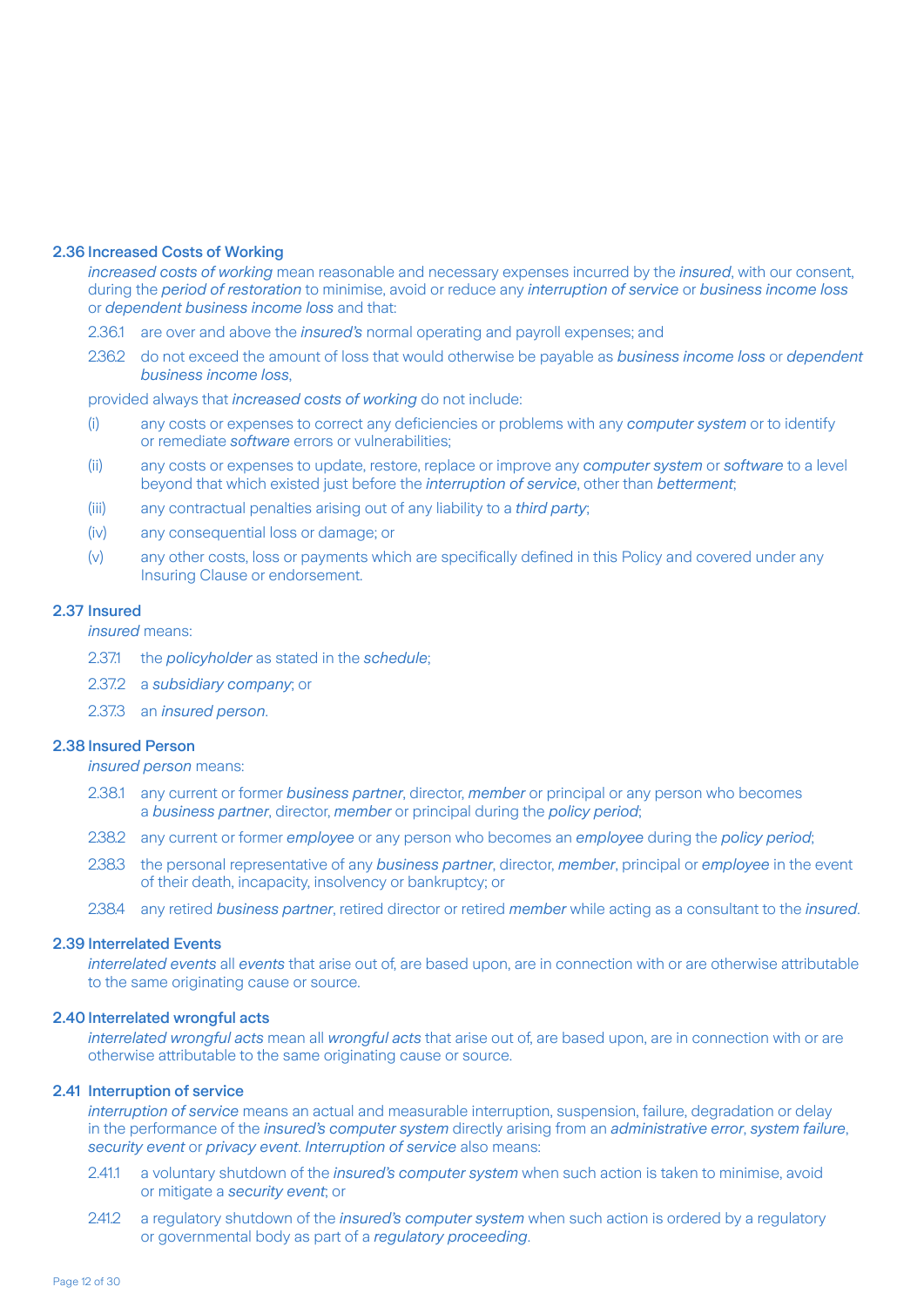#### 2.42 Limit of Liability

*limit of liability* means the maximum amount after payment of any *deductible* which we can be liable to pay under each Insuring Clause in this Policy as specified in the *schedule*.

#### 2.43 Loss

*loss* means:

- 2.43.1 any amount, including judgments and settlements, pre and post judgment interest, the *insured is* legally obligated to pay as the result of a *claim* against the *insured*. *Loss* includes punitive, exemplary or multiple damages, to the extent such damages or penalties are insurable under the internal laws of any applicable jurisdiction most favourable to the *insured*, including without limitation the jurisdiction in which the *insured*, this Policy or such *claim* is located; and
- 2.43.2 a *consumer redress fund*, solely with respect to coverage afforded under Insuring Clause 7, Regulatory Proceedings.

*Loss* does not include:

#### (i) *defence costs*;

- (ii) the loss, offset or return of fees, commissions, royalties, bonuses or profits by the *insured* or the cost to re-perform any services;
- (iii) the cost to comply with any injunctive or other non-monetary relief;
- (iv) the return, restitution, or offset of fees, expenses or costs paid to the *insured*;
- (v) liquidated damages to the extent that such liquidated damages exceed the amount for which the *insured* would have been liable in the absence of such liquidated damages;
- (vi) the cost to design, upgrade, maintain, or improve a *computer system*, including correcting any deficiencies or problems;
- (vii) principal, interest or other moneys paid or due as the result of any loan, lease or extension of credit;
- (viii) taxes, fines, sanctions or penalties, other than as provided under Insuring Clause 7. Regulatory Proceeding, and Insuring Clause 8. PCI-DSS Payments; or
- (ix) *first party loss*.

#### 2.44 Malware

*malware* means unauthorised, corrupting, or harmful *software* code or program specifically designed to:

- 2.44.1 erase or corrupt *electronic data*;
- 2.44.2 damage or disrupt any network or *computer system*; or
- 2.44.3 circumvent any security product or service,

including, but not limited to, computer viruses, Trojan horses, keystroke loggers, cookies, spyware, adware, worms, ransomware and logic bombs.

#### 2.45 Member

*member* means a member of the *insured's* limited liability partnership as defined in the Limited Liability Partnerships Act 2000 or any other similar federal, state, national or local act or law.

#### 2.46 Money

*money* means currency, coins or bank notes in current use and having a face value; or travellers cheques, registered checks and money orders held for sale to the public. *Money* does not include cryptocurrencies.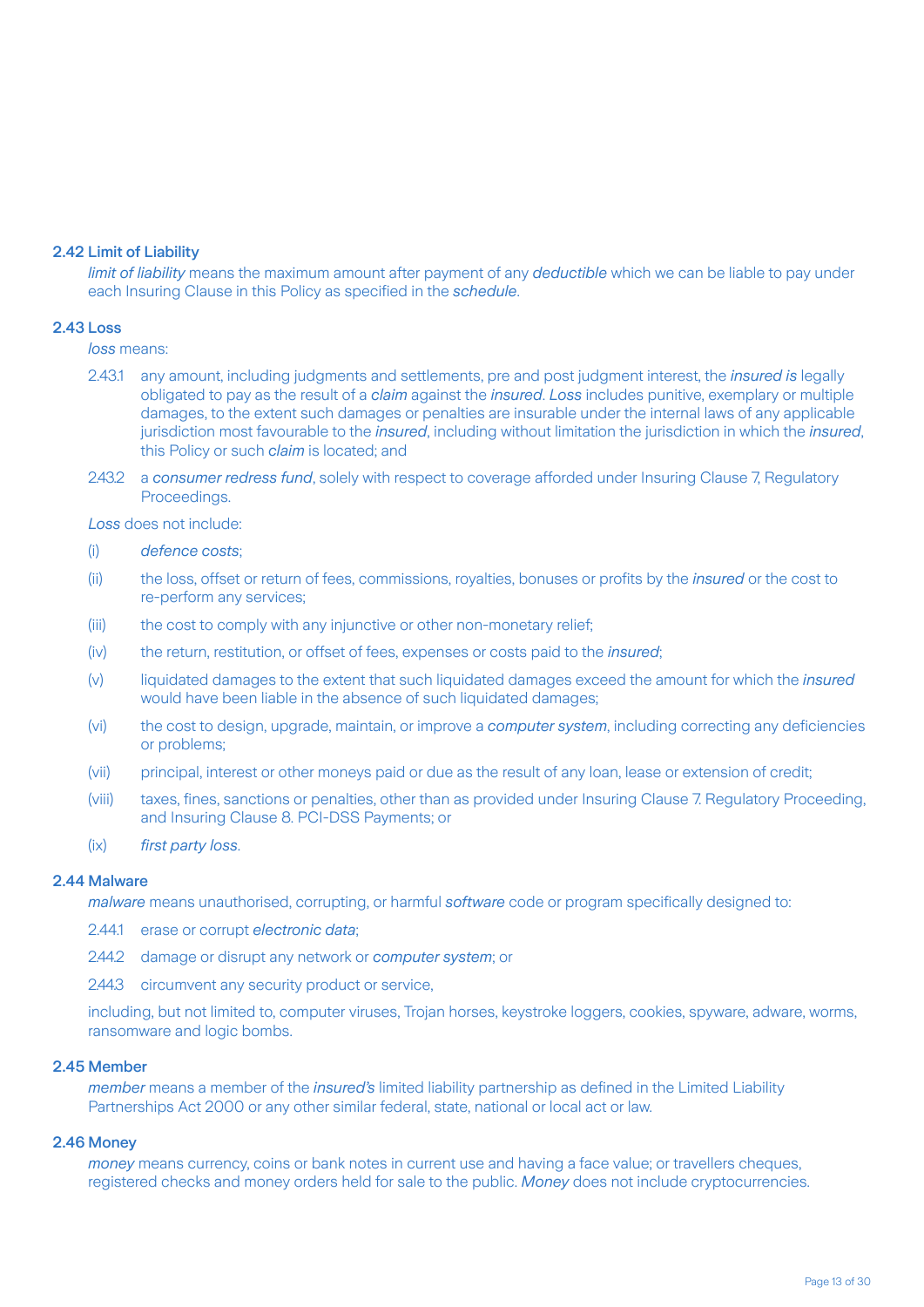#### 2.47 Network security

*network security* means the use of hardware, *software*, firmware and written security policies and procedures by the *insured*, or on their behalf to protect against *unauthorised access* including the use of a *computer system* in a *denial of service attack*.

#### 2.48 PCI-DSS Claim

*PCI-DSS claim* means a written demand from either the Payment Card Industry Security Standards Council, *card association*, issuing bank, or acquiring bank alleging noncompliance with or violations of:

2.48.1 the Payment Card Industry Data Security Standard; or

2.48.2 a merchant services agreement in connection with the Payment Card Industry Data Security Standard,

following a *privacy event* or *security event*.

#### 2.49 PCI-DSS Payments

*PCI-DSS payments* mean payments which the *insured* has a contractual liability to make following a *privacy event* or *security event* to a *card association* or bank as a result of non-compliance by the *insured* with data security standards published by the payment card industry and which apply to the *insured* by virtue of the contract.

#### 2.50 Policy Period

*policy period* means the period of time shown in the *schedule*.

#### 2.51 Period of Restoration

*period of restoration* the period from the date and time that the *insured* is first impacted after a *computer system* suffers an *interruption of service* to the date and time the *insured* is returned to substantially the level of operation that had existed prior to such *interruption of service*,

provided always that:

- (i) if the *schedule* provides for a *waiting period*, the *period of restoration* will commence only once it has expired; and
- (ii) in no event will the *period of restoration* exceed the period specified in the *schedule*.

#### 2.52 Personal information

*personal information* means any information from which an individual may be reasonably identified or contacted, including an individual's name, telephone number, email address, tax file number, medicare number, medical or healthcare data or other protected health information, driver's license number or bank account number, credit card number, debit card number, access code or password that would permit access to that individual's financial accounts or any other non-public personal information as defined in *privacy regulations. Personal information* does not include information lawfully available to the general public for any reason, including information from foreign or local government records.

#### 2.53 Policyholder

*policyholder* means the legal entity stated in the *schedule* including its predecessors.

#### 2.54 Privacy Event

*privacy event* means:

- 2.54.1 an actual, alleged or reasonably suspected unauthorised disclosure or loss of:
	- (i) *personal information* in the *insured's* care, custody or control or in the care, custody or control of the *insured's service provider*; or
	- (ii) corporate information in the *insured's* care, custody or control or the care, custody or control of a *service provider* that is specifically identified as confidential and protected under a non-disclosure agreement or similar contract;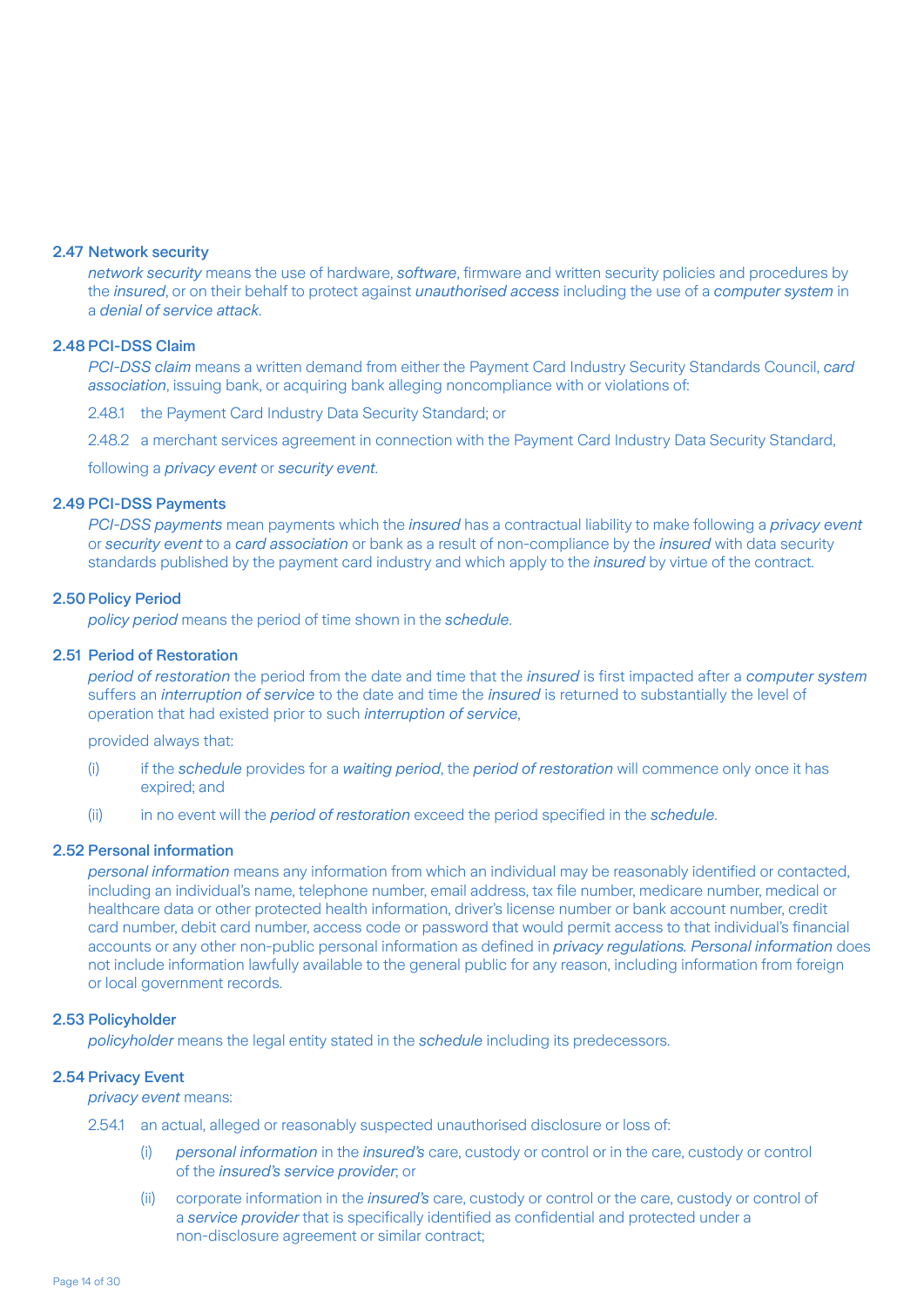- 2.54.2 an actual, alleged or reasonably suspected violation of any *privacy regulation* by the *insured*; or
- 2.54.3 failure by the *insured* to comply with that part of its public declaration of its policy for collection, use, disclosure, sharing, dissemination and correction or supplementation of, and access to *personal information* that specifically:
	- (i) prohibits or restricts the *insured's* disclosure, sharing or selling of *personal information*;
	- (ii) requires the *insured* to provide an individual access to *personal information* or to correct incomplete or inaccurate *personal information* after a request is made; or
	- (iii) mandates procedures and requirements to prevent the loss of *personal information*,

 provided the *insured* has in force, at the time of such failure, such a policy for collection, use, disclosure, sharing, dissemination and correction or supplementation of, and access to *personal information*.

#### 2.55 Privacy Regulation

*privacy regulation* means any legislation, regulation or by-law, including but not limited to, *GDPR*, enacted to control the use of *personal information* within the *territorial limits*.

#### 2.56 Privacy Wrongful Act

*privacy wrongful act* means any actual or alleged act, error, omission, neglect or breach of duty by an *insured*, someone for whom the *insured* is legally responsible, or the *insured's service provider*, that results in a *privacy event*.

#### 2.57 Property

*property* means tangible property of an *insured* other than *money* or *securities*.

#### 2.58 Regulatory Proceeding

*regulatory proceeding* means:

- 2.58.1 a formal investigation of the *insured* by an administrative or regulatory body or similar governmental body arising from a *privacy event*; or
- 2.58.2 an administrative adjudicative proceeding against the *insured* by an administrative or regulatory agency or similar governmental body for a *wrongful act*, including any appeal thereof, commenced by the *insured's* receipt of any complaint, investigative demand, notice of prosecution, writ, summons or similar document.

*Regulatory proceeding* includes a *GDPR proceeding* but does not include a *PCI-DSS claim*.

#### 2.59 Related Entity

*related entity* means any individual or entity or its *subcontractors* or assignees:

- 2.59.1 which wholly or partially own, operate or manage the *insured*;
- 2.59.2 in which the *insured* has an ownership interest in excess of 20%; or
- 2.59.3 which is controlled, operated or managed by the *insured*.

#### 2.60Regulatory Proceeding

*regulatory proceeding* means a formal investigation of or an administrative adjudicative proceeding against an *insured* by an administrative or regulatory agency or similar governmental body for a *privacy wrongful act* or *security wrongful act*, including an appeal thereof, commenced by the *insured's* receipt of a subpoena, investigative demand, complaint or similar document.

#### 2.61 Retroactive Date

*retroactive date* means the Retroactive Date specified in the *schedule*.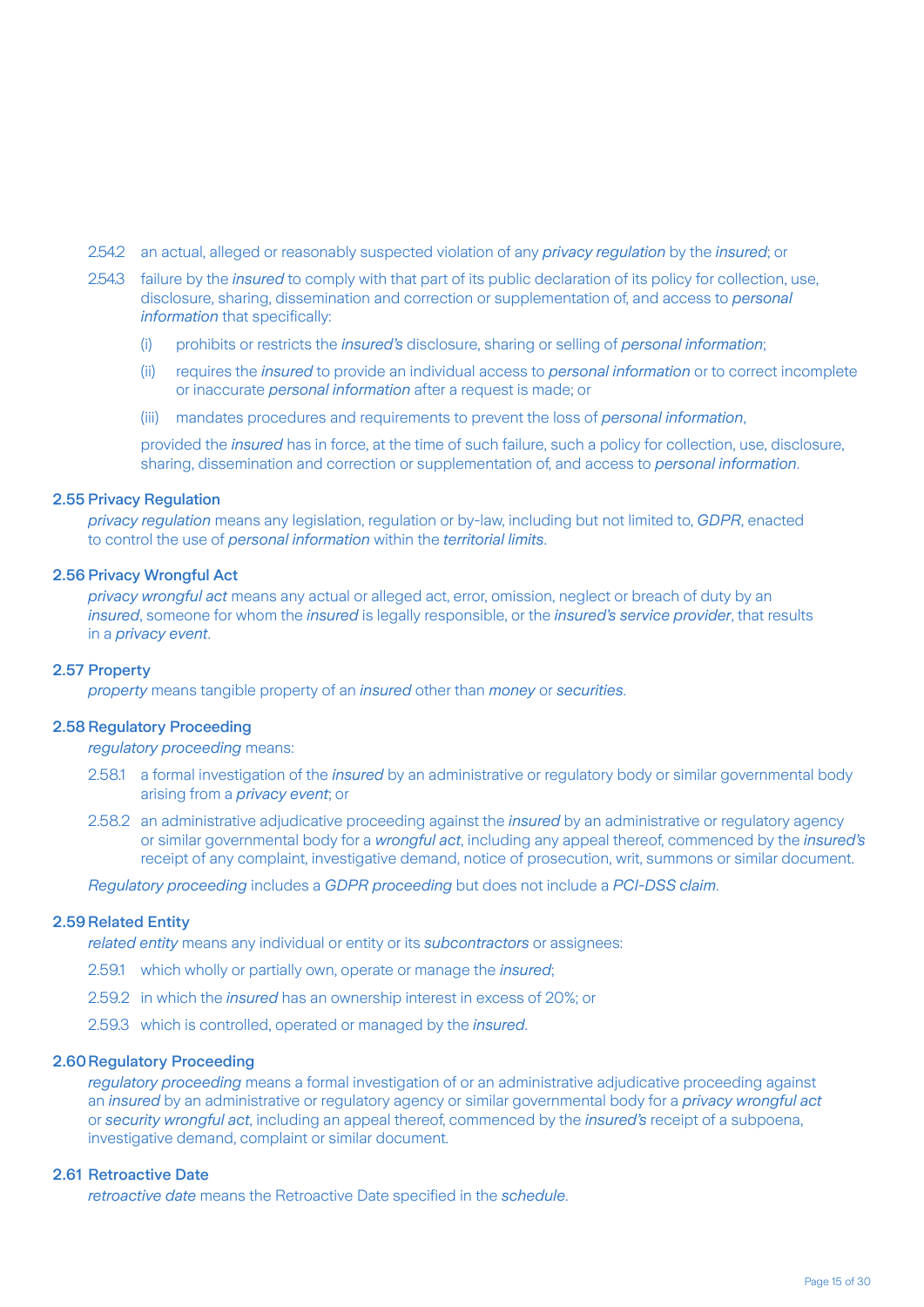#### 2.62 Reward Payment

*reward payment* any amount, offered by the *insured*, with our prior consent, for information that leads to the arrest and conviction of any individual committing or trying to commit any illegal act related to a *cyber extortion threat*.

#### 2.63 Schedule

*schedule* means the Schedule attaching to and forming part of this Policy, including any Schedule substituted for the original Schedule, duly signed, stamped and dated by our authorised officer.

#### 2.64 Securities

*securities* mean any bond, debenture, note, share, stock or other equity or security for debt, and will include any certificate of interest or participation in, receipt for, warrant or other right to subscribe to or to purchase, voting trust certificate relating to, or other interest in any of the foregoing items representing *money* or *property*. *Securities* shall not include *money* or *property.*

#### 2.65 Security Event

*security event* means:

2.65.1 the *unauthorised access* to;

2.65.2 physical theft by a person other than the *insured* of;

2.65.3 introduction of *malware* into; or

2.65.4 *denial of service attack* upon,

the *insured's computer system* causing a breach of *network security* that results in:

- (i) an *interruption of service*;
- (ii) the theft, alteration, destruction, loss, or unauthorised release of *electronic data* on the *insured's computer system*;
- (iii) the denial of an authorised user's access to the *insured's computer system*, unless such denial of access is caused by a mechanical or electrical failure outside the control of the *insured*;
- (iv) the participation by the *insured's computer system* in a *denial of service attack* or digital currency mining directed against a *third party's computer system*;
- (v) the transmission of *malware* from the *insured's computer system* to a *third party's computer system*;
- (vi) the alteration, corruption or destruction of *digital assets* or *personal information*; or
- (vii) the loss of use of all or part of the *insured's computer system* caused by the unauthorised reprogramming of *software* that renders such *computer system*, or any component thereof, non-functional or useless for its intended purpose.

#### 2.66 Security Wrongful Act

*security wrongful act* means any actual or alleged act, error, omission, neglect or breach of duty by the *insured*, someone for whom the *insured* is legally responsible or the *insured's service provider*, that results in a *security event*.

#### 2.67 Service Provider

*service provider* means a business that the *insured* does not own, operate or control that the *insured* retains under a written contract to provide services to the *insured* for:

- 2.67.1 maintaining, managing or controlling *computer systems*; or
- 2.67.2 hosting or facilitating any publicly accessible internet website used by the *insured* for the purposes of the *insured's* business the content of which is under the *insured's* control.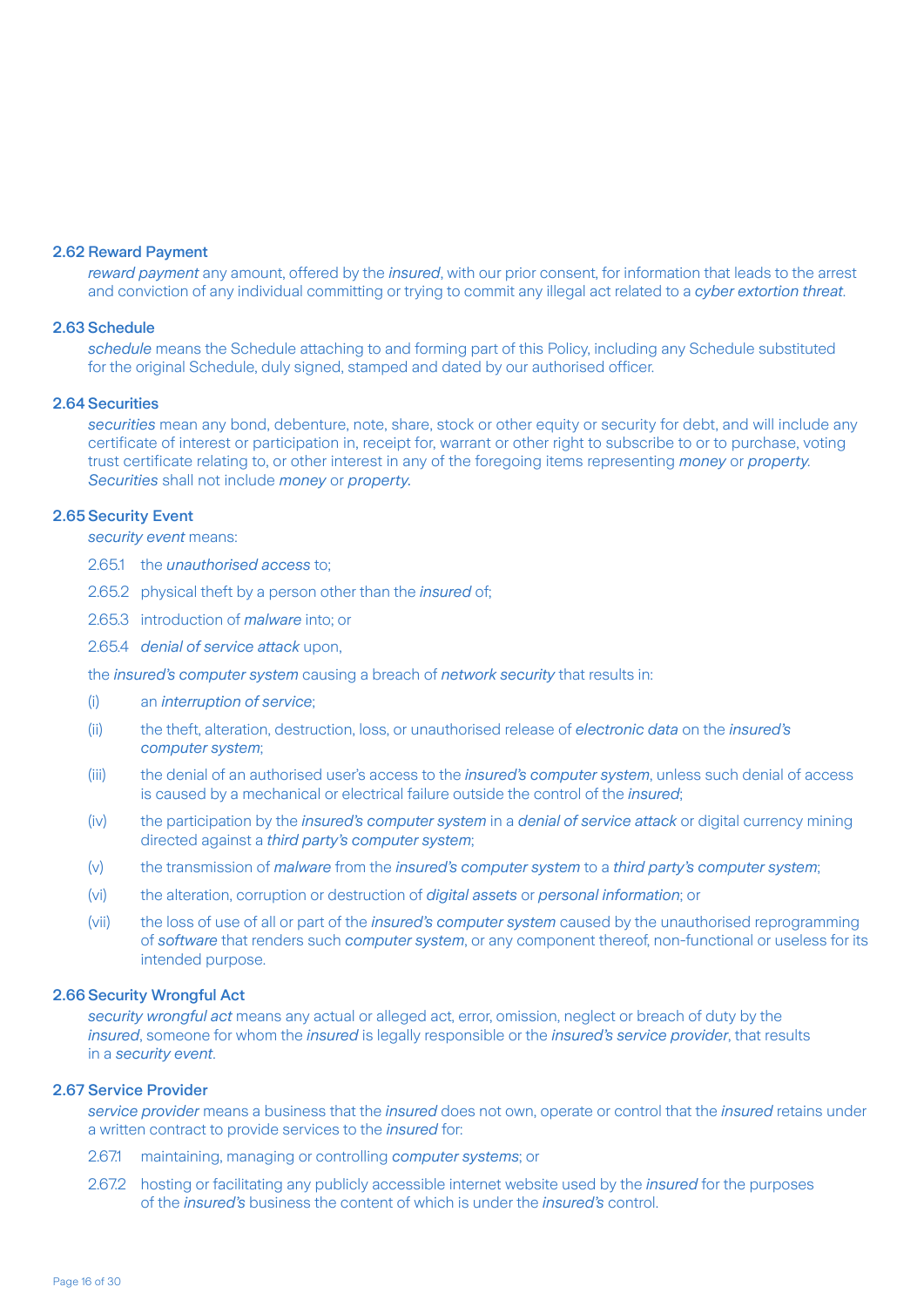#### 2.68Subcontractor

*subcontractor* means any independent consultant or subcontractor other than an *employee* who provides the *insured* with services under a written contract.

#### 2.69Software

*software* means operations and applications, codes and programs by which *electronic data* is electronically collected, transmitted, processed, stored or received. *Software* does not include *electronic data*.

#### 2.70 Subsidiary

*subsidiary* means any company or other legal entity over which the *policyholder* exercises effective governance or control or in respect of which the *policyholder* directly or indirectly:

2.70.1 controls the composition of the board of directors; and/or

2.70.2 controls more than half of the voting power; and/or

2.70.3 holds more than half of the issued share capital or other ownership of the entity,

and shall in any event include any company or legal entity whose financial accounts are required to be consolidated with those of the *policyholder* pursuant to the Corporations Act 2001 (Cth) or the applicable Australian Accounting Standard.

#### 2.71 System Failure

*system failure* the measurable, material, unintentional and unplanned outage, suspension or failure of the *computer system*, however caused. *System failure* does not include *security events*.

#### 2.72 Territorial Limits

*territorial limits* mean worldwide, unless otherwise specified in the *schedule*.

#### 2.73 Third Party

*third party* means any natural person, firm, individual, partnership, organisation or corporation other than the *insured* but not any *related entity* or any other person or entity having a financial or executive interest in the *insured*.

#### 2.74 Unauthorised Access

*unauthorised access* means an access to or a use of a *computer system* by an unauthorised person or persons, or by an authorised person or persons in an unauthorised manner.

#### 2.75 Waiting Period

*waiting period* means the waiting period, if any, from the date and time the *insured's computer system* first suffers an *interruption of service* which is specified in the *schedule*.

#### 2.76 Wrongful act

*wrongful act* means a *security wrongful act* or a *privacy wrongful act* or an *electronic publishing wrongful act*.

# Section 3 – Exclusions

This Policy does not cover any loss, damage, consequential loss, legal liability, fees, costs, disbursements, awards or other expenses of whatsoever nature, whether specifically defined in this Policy or generally:

#### 3.1 Bodily injury and Property damage

based upon, arising out of, or attributable to, directly or indirectly:

- 3.1.1 death, bodily injury, mental injury, sickness, disease, mental anguish or shock sustained by any person other than emotional distress arising from a *privacy event*; or
- 3.1.2 physical damage to *property*.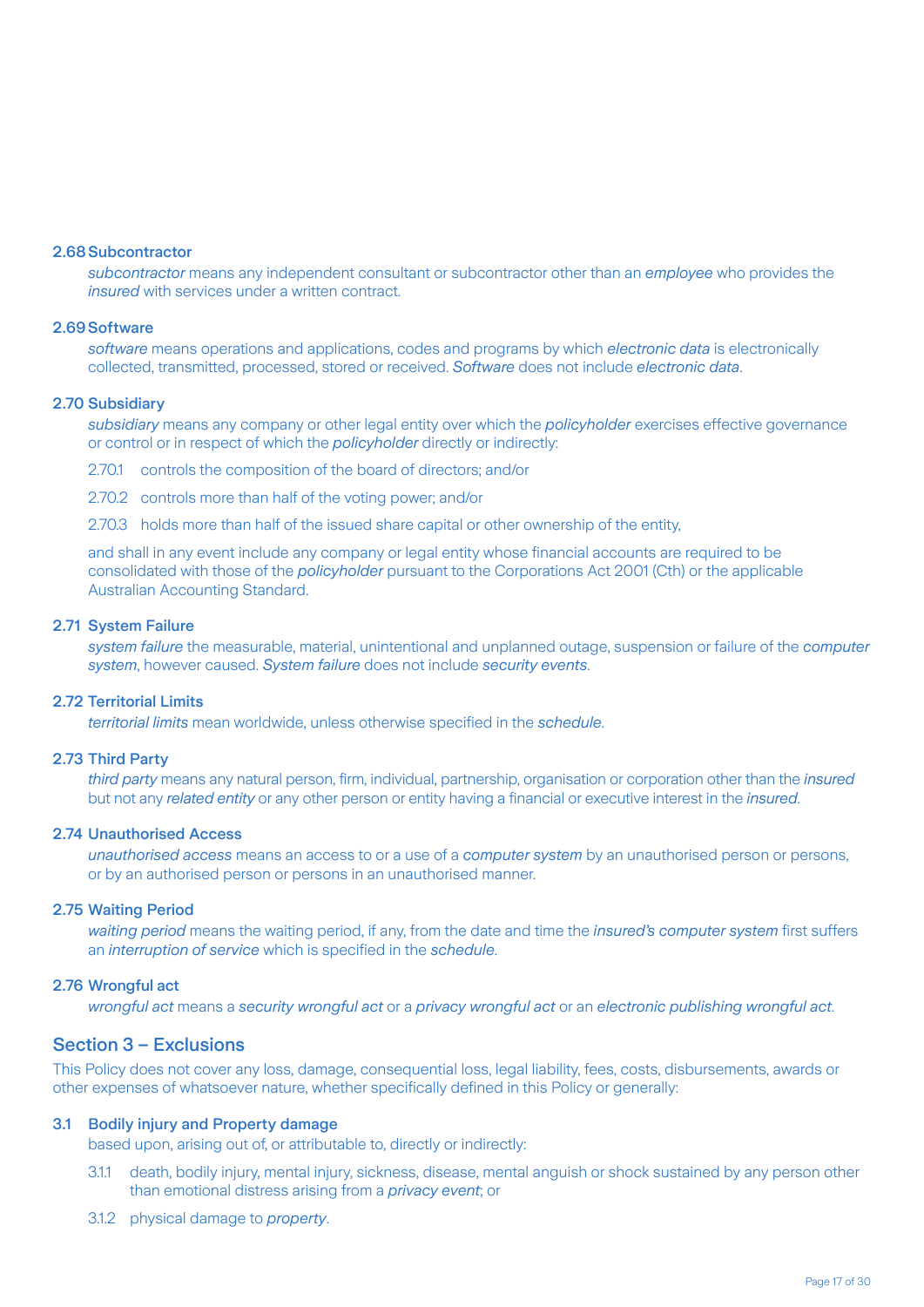#### 3.2 Claims by Related Entities

based upon, arising out of, or attributable to any *claim* brought or loss claimed by any *insured* or any *related entity*.

Provided always that this exclusion does not apply to any *claim* brought by the *insured* in their capacity as:

- (i) a *customer* or client of the *insured*; or
- (ii) an *employee* for a *privacy event* relating to the unauthorised disclosure of such *employee's personal information*.

#### 3.3 Contractual Liability

based upon, arising out of, or attributable to, directly or indirectly, any express warranty, express guarantee or under any contractual obligation (other than for *PCI –DSS payments* if that Insuring Clause applies) to the extent that the obligation gives rise to a *claim* for which the *insured* would not have been liable in the absence of the express warranty, express guarantee or contractual obligation.

#### 3.4 Criminal or Malicious Acts

based upon, arising out of, or attributable to, directly or indirectly:

- 3.4.1 any criminal, dishonest, fraudulent or malicious act committed or condoned by any *insured*;
- 3.4.2 any intentional or knowing violation of law committed or condoned by any *insured*; or
- 3.4.3 any gaining of profit, remuneration, financial or non-financial advantage by the *insured* to which the *Insured* was not legally entitled,

#### provided always that:

- (i) we will pay *defence costs* and defend such *claim* until there is a judgment, binding arbitration decision or finding of fact against such *insured* or an adverse admission under oath or plea of no contest by such *insured* which establishes such criminal, dishonest, fraudulent or malicious *wrongful act*, intentional or knowing violation of law or profit, remuneration or advantage. In such event, the *insured* will reimburse us for any *defence costs* paid by us on behalf of such *insured* arising from such *claim*; and
- (ii) no *wrongful act* of or knowledge possessed by such *insured person* will be imputed to any other *insured* except the *wrongful act* of or knowledge possessed by the *insured's* Chief Executive Officer, Chief Financial Officer, Director of Human Resources, General Counsel or risk manager or any other *insured person* in a functionally equivalent position.

#### 3.5 Crypto-assets

based upon, arising out of, or attributable to, directly or indirectly, any loss of, theft of, loss of access to, or fall in value of, any crypto-assets including, without limitation, any cryptocurrencies and non-currency crypto-assets such as tokens.

#### 3.6 Electromagnetic Field, Electromagnetic Radiation or Electromagnetism

based upon, arising out of, or attributable to, directly or indirectly, any *electromagnetic field*, *electromagnetic radiation* or *electromagnetism*.

*Electromagnetic field* means any field of force that is made up of associated electric and magnetic components.

*Electromagnetic radiation* means any succession of electromagnetic waves.

*Electromagnetism* means magnetism that is developed by a current of electricity.

#### 3.7 Electronic Communications

based upon, arising out of, or attributable to any actual or alleged violation of:

- 3.7.1 the Spam Act 2003 (Cth), taking into account amendments within the Competition and Consumer Act 2010 (Cth);
- 3.7.2 the Telephone Consumer Protection Act (U.S.) (TCPA);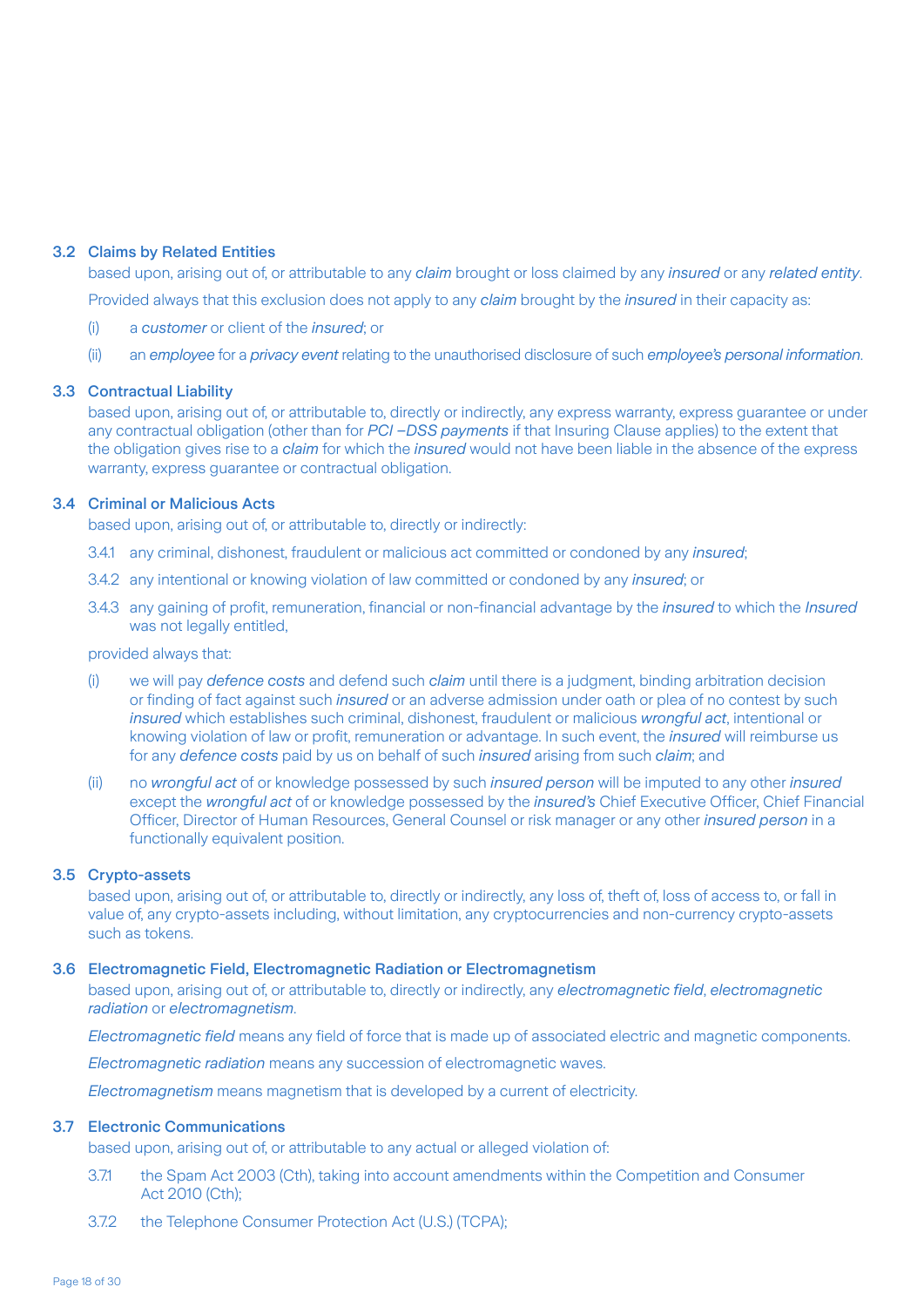#### 3.7.3 the CAN-SPAM Act of 2003 (U.S.);

- 3.7.4 Canada's federal anti-spam legislative Act; an Act to promote the efficiency and adaptability of the Canadian economy by regulating certain activities that discourage reliance on electronic means of carrying out commercial activities, and to amend the Canadian Radio-television and Telecommunications Commission Act, the Competition Act, the Personal Information Protection and Electronic Documents Act and the Telecommunications Act; and including, all the rules and regulations promulgated under it, any amendment of or addition to it and any aspects of other federal, provincial, territorial or municipal act, law or statute it amends;
- 3.7.5 the Canadian Radio-Television and Telecommunications Commission (CRTC) guidelines;
- 3.7.6 the Canadian Marketing Association's do-not-call list;
- 3.7.7 the Fair Credit Reporting Act (U.S.) (FCRA) and the Fair and Accurate Credit Transactions Act (U.S.) (FACTA);
- 3.7.8 any federal, state, provincial, territorial, or local statute, ordinance, regulation, or directive other than the items listed above in 3.7.1 to 3.7.7 above, or any other legal liability, at common law or otherwise, that addresses, prohibits, or limits the printing, dissemination, disposal, monitoring, collecting, recording, use of, sending, transmitting, communicating or distribution of material or information; or
- 3.7.9 any amendment, addition, or replacement of any statute, ordinance, regulation, rule, or directive shown in 3.7.1 to 3.7.8 above,

provided, however, this exclusion does not apply if such unsolicited electronic dissemination of faxes, electronic mail or other communications to multiple actual or prospective *customers* by the *insured* or any other *third party* caused by a *security event*.

#### 3.8 Employment

based upon, arising out of, or attributable to, directly or indirectly:

- 3.8.1 death, bodily injury, mental injury, sickness, disease, mental anguish or shock of any *business partner*, director, *member*, principal or *employee* while in the course of their employment with the *insured*;
- 3.8.2 any obligation owed by the *insured* as an employer or potential employer to any director or *employee* or applicant for employment; or
- 3.8.3 any express or implied terms of a partnership agreement or membership agreement,

provided always that this exclusion will not apply to any *claim* by an *employee* for a *privacy event* relating to the unauthorised disclosure of such *employee's personal information*.

#### 3.9 Government Action

based upon, arising out of, or attributable to, directly or indirectly, any seizure, confiscation, expropriation, nationalisation or destruction of a *computer system* by order of any governmental authority, provided however that this exclusion shall not apply to a *regulatory proceeding* following a *privacy event*.

#### 3.10 Infrastructure and Power failure

based upon, arising out of, or attributable to any mechanical or electrical failure, interruption or outage including any electrical power interruption or surge, brownout, blackout, short circuit, over voltage or power fluctuation or outage to gas, water, telephone, cable, satellite, telecommunications, the internet or any component thereof including hardware or software or any other infrastructure, provided always that this exclusion will not apply to any failure, interruption or outage of telephone, cable or telecommunications under the *insured's* direct control which constitute a *system failure* or arise out of a *wrongful act* or a *denial of service attack* against the *insured's computer systems*.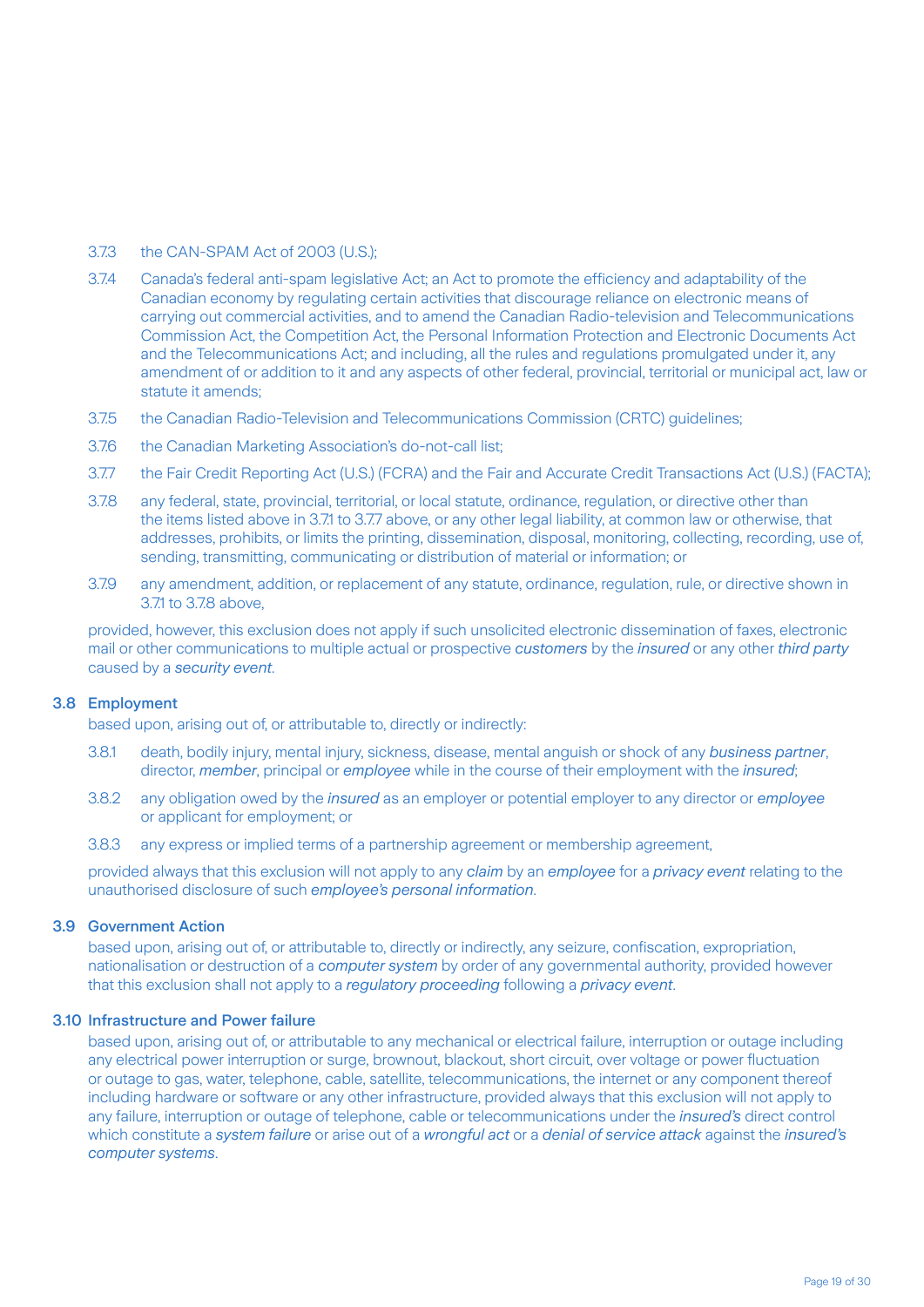#### 3.11 Insolvency

based upon, arising out of, or attributable to, directly or indirectly, the *insured's* or any of the *service provider's* or *subcontractor's* insolvency or bankruptcy.

#### 3.12 Nuclear Risks

based upon, arising out of, or attributable to, directly or indirectly:

- 3.12.1 ionising radiations from or contamination by radioactivity from any nuclear fuel or from any nuclear waste or from the combustion of nuclear fuel;
- 3.12.2 the radioactive, toxic, explosive or other hazardous or contaminating properties of any *nuclear installation*, *nuclear reactor* or other nuclear assembly or nuclear component thereof; or
- 3.12.3 any weapon employing atomic or nuclear fission and/or fusion or other like reaction or radioactive force or matter.

*Nuclear installation* means any installation of such class or description as may be prescribed by regulations made by the relevant governmental authority from time to time by statutory instrument being an installation designed or adapted for:

- (a) the production or use of atomic energy;
- (b) the carrying out of any process which is preparatory or ancillary to the production or use of atomic energy and which involves or is capable of causing the emission of ionising radiation; or
- (c) the storage, processing or disposal of nuclear fuel or of bulk quantities of other radioactive matter which has been produced or irradiated in the production or use of nuclear fuel.

*Nuclear reactor* means any plant including any machinery, equipment or appliance whether affixed to land or not designed or adapted for the production of atomic energy by a fission process in which a controlled chain reaction can be maintained without an additional source of neutrons.

#### 3.13 Patents

based upon, arising out of, or attributable to any actual or alleged misappropriation, infringement or violation of any patent or trade secret, provided always that this exclusion will not apply to the extent any *claim* alleges an inadvertent disclosure of a trade secret that constitutes a *privacy event*.

#### 3.14 Physical Events and Natural Perils

based upon, arising out of, or attributable to, directly or indirectly, any fire, smoke, explosion, lightning, wind, flood, earthquake, volcanic eruption, storm, subsidence, tidal wave, landslide, riot, hail, subterranean fire or any other physical event however caused.

#### 3.15 Pollution or Contamination

based upon, arising out of or attributable to:

- 3.15.1 the actual, alleged or threatened discharge, release, escape, seepage, migration or disposal of *pollutants* into or on real or personal property, water or the atmosphere; or
- 3.15.2 any direction or request that any *insured* test for, monitor, clean up, remove, contain, treat, detoxify or neutralise *pollutants*, or any voluntary decision to do so.

*Pollutants* means any substance exhibiting any hazardous characteristics as defined by or identified on a list of hazardous substances issued by, the United States Environmental Protection Agency or a federal, state, provincial, territorial, county, municipality or locality counterpart thereof or equivalent list in any territories outside of the United States of America.

*Pollutants* shall also mean any other air emission, odour, waste water, oil or oil products, infectious or medical waste, asbestos or asbestos products, silica, noise, fungus (including mould, mildew and any mycotoxin, spore, scent or by-product produced or released by any fungus, but not any fungus intended by the *insured* for consumption) and electric or magnetic or electromagnetic field. Such matters shall include, without limitation, solids, liquids, gaseous, thermal, biological, nuclear or radiological irritants, contaminants or smoke, soot, fumes, acids, alkalis, chemicals, or waste materials.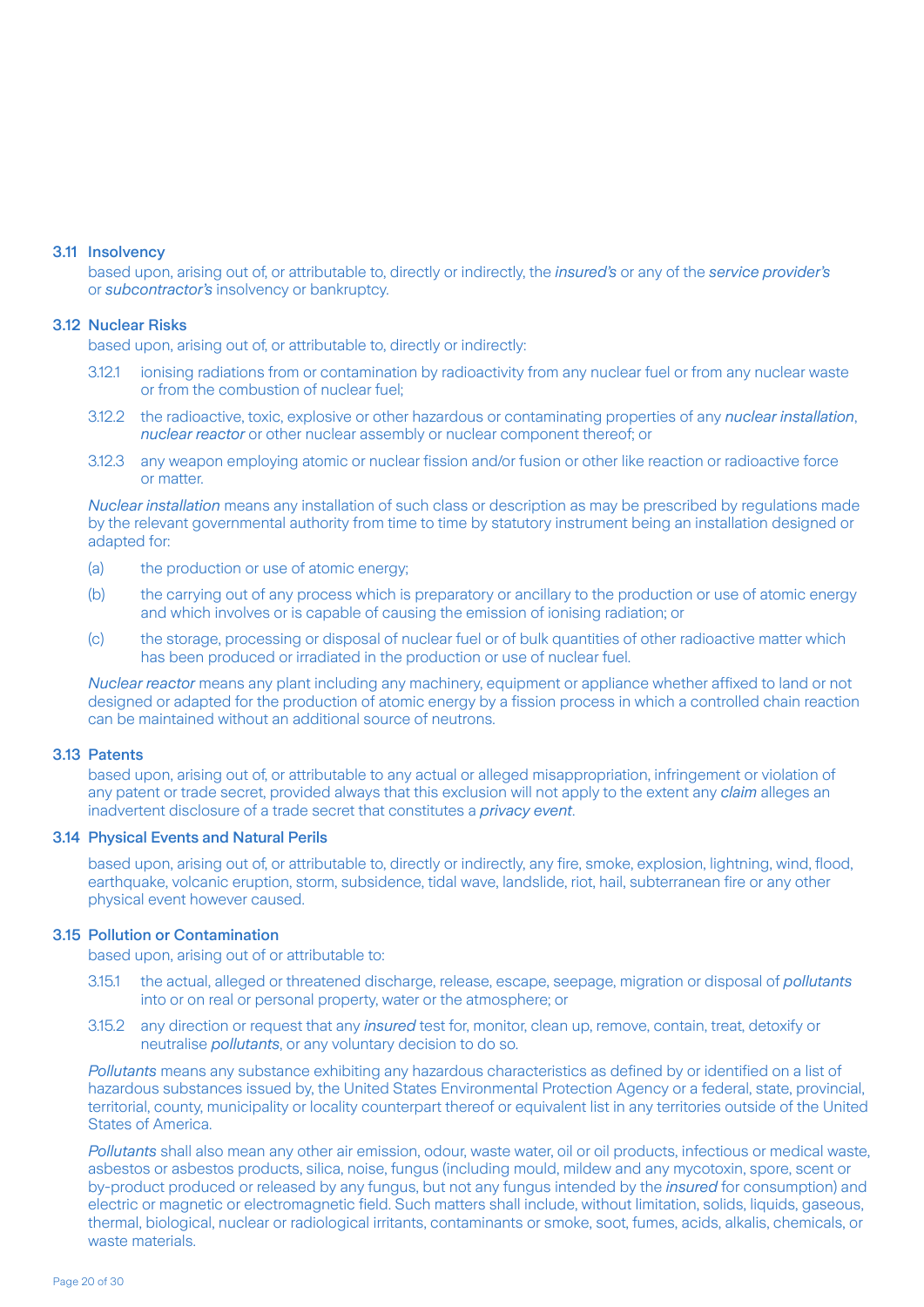#### 3.16 Prior and Pending Claims

based upon, arising out of or attributable to:

- 3.16.1 any act, error or omission or *wrongful act* or *circumstance*:
	- (a) that occurred prior to the inception date or *retroactive date* as specified in the *schedule* and that the *control group* knew or ought to have reasonably known about prior to inception of this Policy which may give rise to a *claim* against the *insured*;
	- (b) that was notified by the *insured* under any other insurance policy prior to inception of this Policy; or
	- (c) that was disclosed or ought reasonably to have been disclosed on the *insured's* latest proposal to us; or
- 3.16.2 any act, error or omission or *wrongful act*, *circumstance* or any *claim* made against any *insured* prior to inception of this Policy arising from the same or *interrelated wrongful acts* or the same or *interrelated events*; or
- 3.16.3 based upon, arising out of, or attributable to, directly or indirectly any failure in the *insured's network security* or issue likely to cause an *event* which any person in the *control group* knew about or should have been aware of before any *privacy event* or *security event* or *system failure*.

#### 3.17 Products and Professional Services

based upon, arising out of or attributable to any actual or alleged:

- 3.17.1 failure of the *insured's* products, including *software*, to perform the function, or serve the purpose, intended by any *third party* or any *insured*; or
- 3.17.2 negligent rendering of or negligent failure to render *professional services*.

However, this exclusion shall not apply to any *privacy wrongful act*.

*Professional service*s mean those acts or services requiring specialised knowledge, skill, or professional judgment that the *insured* renders to others pursuant to a written agreement and for a fee or other consideration, including but not limited to financial analysis, securities valuation and forecasting.

#### 3.18 Ransomware Payments

based upon, arising out of, or attributable to any actual or alleged violation or contravention of any Ransomware Payments, for which does not allow us to make such payments.

#### 3.19 RICO

based upon, arising out of or attributable to any actual or alleged violations of any responsibilities, obligations or duties imposed by the Racketeer Influenced and Corrupt Organization Act of 1961 or amendments thereto or any similar provisions or statute or common law enacted in the United States of America or in any other territory or jurisdiction outside the United States of America.

#### 3.20Statutory and Related Matters

based upon, arising out of, or attributable to any actual or alleged:

- 3.20.1 violation by the *insured* of the Employee Retirement Income Security Act of 1974 (U.S.) (ERISA), the Canadian Pension Benefits Standards Act, the Ontario Pension Benefits Act, 1990, or any other similar federal, state, provincial, territorial or municipal act;
- 3.20.2 violation by the *insured* of the Securities Act of 1933 (U.S.), the Securities Exchange Act of 1934 (U.S.), the Investment Company Act of 1940 (U.S.), the Investment Advisors Act (U.S.), the Canadian Securities Act (Ontario), or any other foreign, federal, state, provincial, territorial, or local securities law;
- 3.20.3 violation by the *insured* of any rule or regulation promulgated under the statutes listed in paragraphs 3.20.1 and 3.20.2 above, or any other foreign, federal, state, provincial, territorial, or common law similar thereto;
- 3.20.4 deceptive or unfair trade practice, consumer fraud, false or deceptive advertising, or misrepresentation;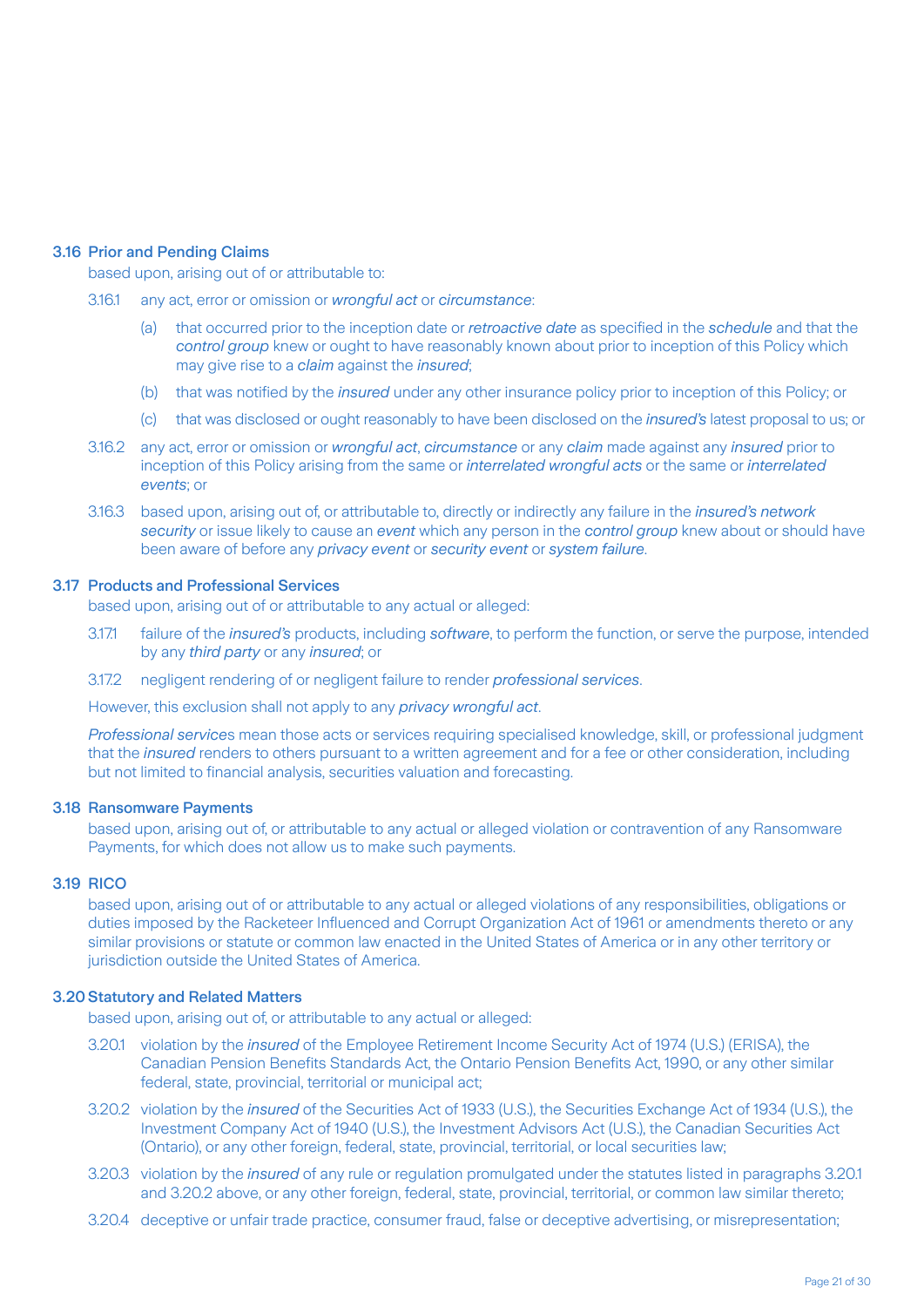- 3.20.5 unfair competition, price fixing, restraint of trade, monopolisation, consumer fraud, or other violation of the Federal Trade Commission Act (U.S.), the Sherman Anti-Trust Act (U.S.), the Clayton Act (U.S.), the Competition Act (Canada), or any other federal, state, provincial, territorial, local, or common law or rules or regulations involving antitrust, monopoly, price fixing, price discrimination, predatory pricing or restraint of trade, or otherwise protecting competition;
- 3.20.6 any amendment, addition, or replacement of any statute, ordinance, regulation, rule, or directive shown in 3.20.1 to 3.20.5 above; or
- 3.20.7 any equivalent statute or common law in any other territory or jurisdiction outside the United States of America or Canada,

provided, however, this exclusion shall not apply to:

- (i) a *regulatory proceeding* that may constitute a violation of Section 5(a) of the Federal Trade Commission Act (15 U.S.C. 45(a)) (U.S.), as amended, including a *consumer redress fund* established in resolving such a *regulatory proceeding*; or
- (ii) an otherwise covered *claim* or *breach costs*.

#### 3.21 Trading Losses

based upon, arising out of, or attributable to the monetary value of any transaction or change in value of any account, including but not limited to, electronic funds transfers, trading losses, trading liabilities, awards, points, coupons, earnings or other intangible property.

#### 3.22 Unlicensed Software

based upon, arising out of, or attributable to, directly or indirectly, any *insured's* known use of illegal or unlicensed programs that infringe copyright or otherwise are in violation of software protection laws.

#### 3.23 War, Civil Unrest and Terrorism

based upon, arising out of, or attributable to, directly or indirectly:

- 3.23.1 any act or preparation in respect of action or threat of action designed to influence the government de jure or de facto of any nation or any political division thereof or in pursuit of political, religious, ideological or similar purposes to intimidate the public or a section of the public of any nation by any person or group whether acting alone or on behalf of or in connection with any organisation or government de jure or de facto and which:
	- (i) involves violence against one or more persons;
	- (ii) involves damage to property;
	- (iii) endangers life other than that of the person committing the action;
	- (iv) creates a risk to health or safety of the public or a section of the public; or
- 3.23.2 any action in controlling, preventing, suppressing, retaliating against or responding to any act or preparation in respect of action or threat of action described in 3.23.1 above.

However this exclusion does not apply to *cyberterrorism*.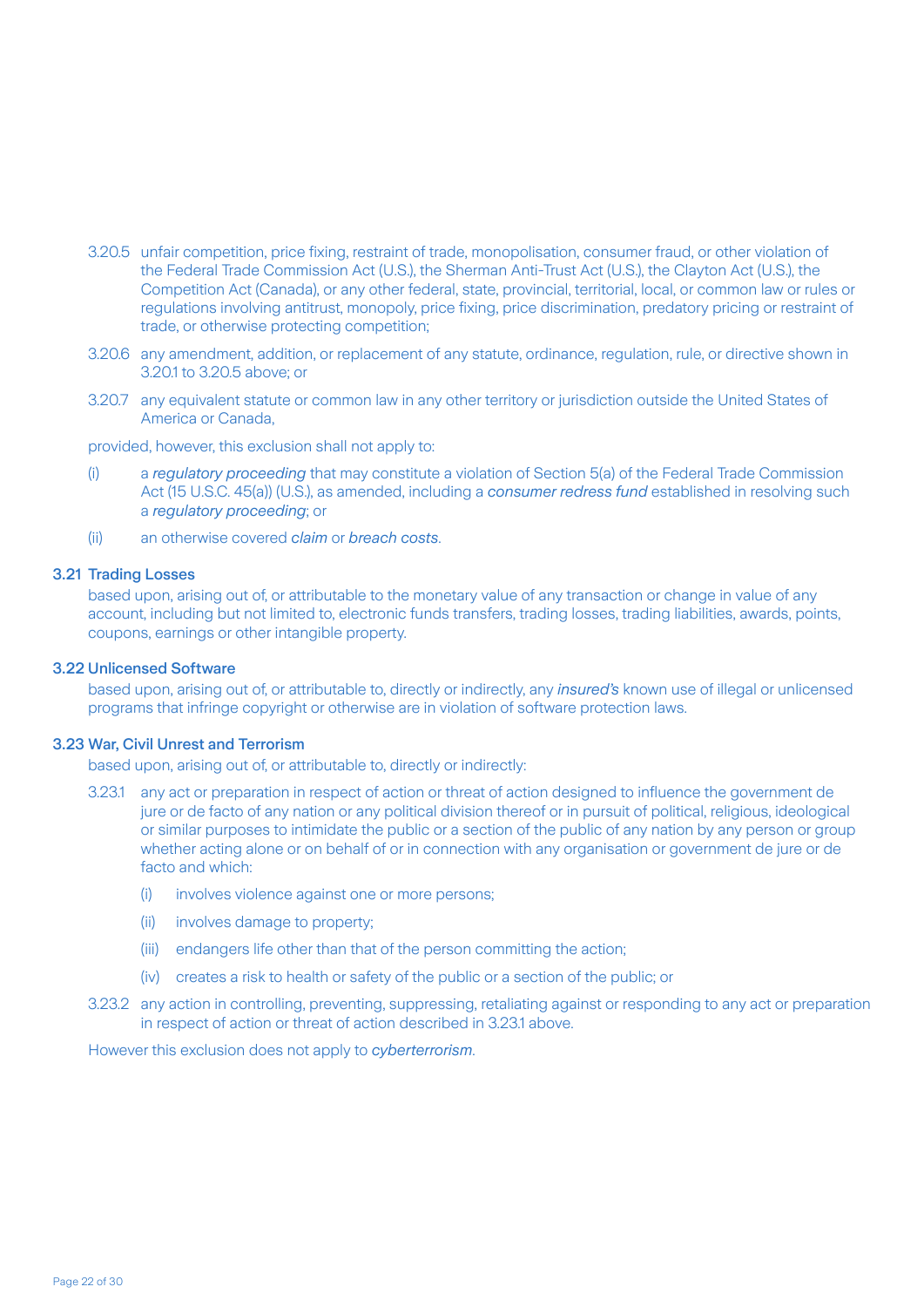# Section 4 – Special Provisions

#### 4.1 Contracts (Rights of Third Parties) Act 1999

For the purposes of the Contracts (Rights of Third Parties) Act 1999 this Policy is not enforceable by any *third party*.

#### 4.2 Discharge of Liability

We may at any time pay in connection with any *claim* or *loss* the maximum amount payable under this Policy after deduction of any sum already paid during the *policy period* or any lower amount for which the *claim* or *loss* can be settled and then relinquish the conduct and control and be under no further liability in respect of the *claim* or *loss*.

#### 4.3 Joint Liabilities

If the *insured* comprises more than one party we will indemnify each party as though a separate policy had been issued to each of them provided always that the total amount of indemnity to all such parties will not exceed the amount payable if the *insured* comprised only one party and in any event will not exceed the *aggregate limit of liability* specified in the *schedule*.

## 4.4 Limit of Liability

- 4.4.1 All *claims* and *circumstances* arising out of the same *wrongful act* and all *interrelated wrongful acts* shall be considered a single *claim* and such single *claim* shall be considered to have been first made on the date upon which the earliest *claim* is first made or *circumstance* notified.
- 4.4.2 All *first party loss* arising out of the same *event* and all *interrelated events* shall be considered a single *first party loss* and such single *first party loss* shall be considered to have been first discovered on the date upon which the earliest *event* is first discovered.
- 4.4.3 The *insured* will pay the *deductible* in respect of each and every covered single *claim* and/or single *first party loss* under this Policy.
- 4.4.4 Subject to the *aggregate limit of liability*, the *limits of liability* specified in the *schedule* are the maximum aggregate amounts that we are liable to pay in respect of each Insuring Clause, except where any sub-limit is applicable as specified in the *schedule*. Where any such sub-limit applies then this forms part of, and is not in addition to, the maximum aggregate amount that we are liable to pay in respect of such *claim* or *first party loss*.
- 4.4.5 The *aggregate limit of liability* specified the *schedule* is our maximum aggregate liability in respect of all items of *loss*, *first party loss* and *defence c*osts covered under all Insuring Clauses and, unless stated otherwise, any extension/endorsement.
- 4.4.6 In the event any *claim* or single *first party loss* is covered under more than one Insuring AClause then:
	- (i) only one *deductible* shall be applicable to such single *claim* or single *first party loss*, being the highest *deductible* applicable to any of the relevant Insuring Clauses; and
	- (ii) subject to 4.4.4 and 4.4.5 only one *limit of liability* shall be applicable to such single *claim* or single *first party loss*, being the highest *limit of liability* applicable to any of the relevant Insuring Clauses.

#### 4.5 Sanctions regulation

Notwithstanding any other terms or conditions under this Policy, Zurich shall not be deemed to provide coverage and will not make any payments nor provide any service or benefit to any *insured* or any other party to the extent that such cover, payment, service, benefit and/or any business or activity of the *insured* would violate any applicable trade or economic sanctions, law or regulation.

#### 4.6 Valuation of Digital Asset Replacement Expenses

If the *insured* cannot restore *digital assets* but can only reconstitute such *digital assets*, then *digital assets replacement costs* will be limited to the actual cost the *insured* incurs to reconstitute such *digital assets*. If the *insured* cannot restore or reconstitute *digital assets*, then *digital assets replacement costs* will be limited to the actual cost the *insured* reasonably incurs to determine this to be the case.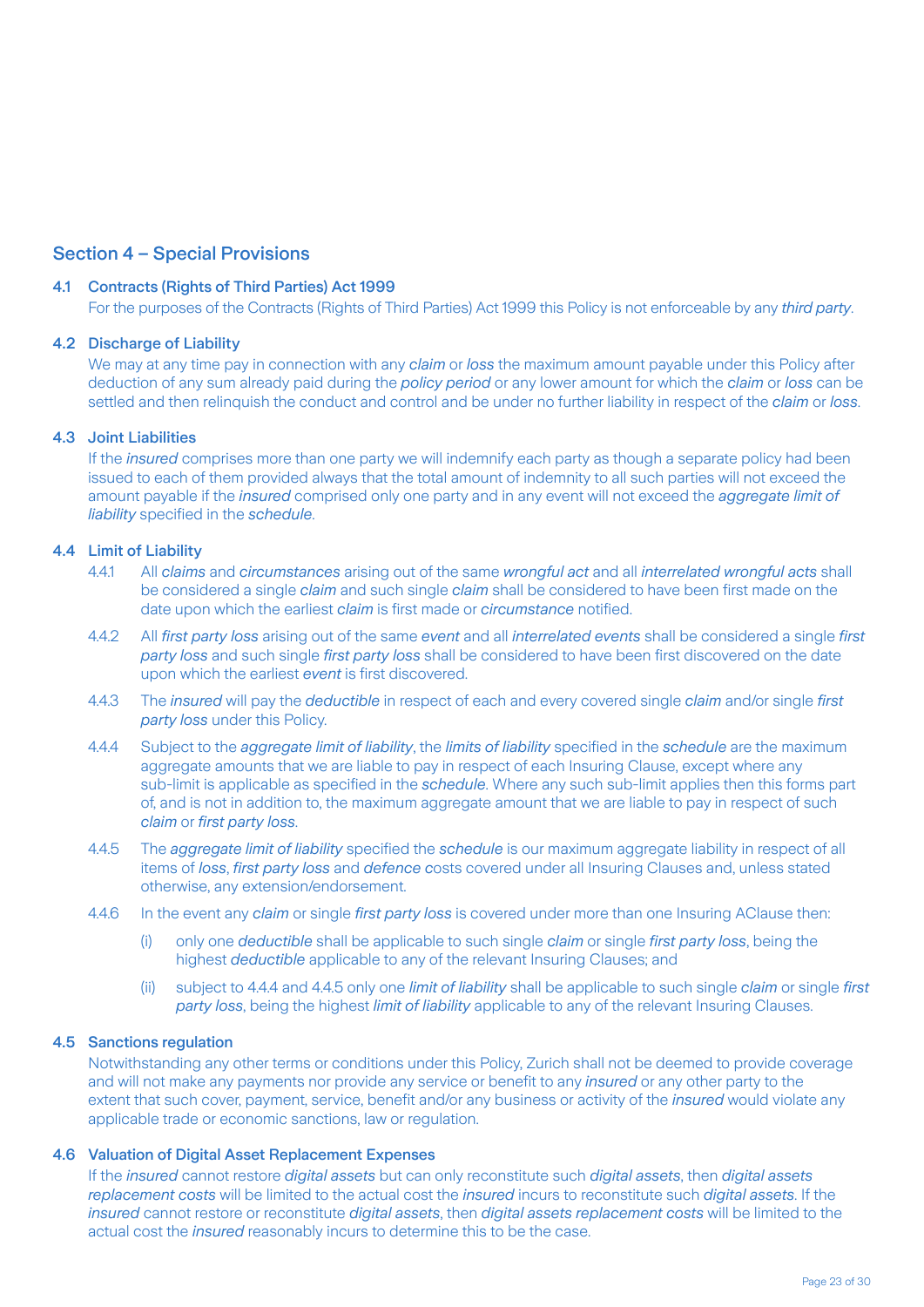#### 4.7 Valuation of Business Income Loss

It is agreed that *business income loss* and *dependent business Income loss* will be calculated on an hourly basis based on the actual such loss the *insured* incurs during the *period of restoration* as the case may be.

In order to determine the amount of loss payable we will consider the *insured's* net profit and expenses before the *interruption of service* occurred and the *insured's* probable net profit and expenses if no *interruption of service* had occurred. Any such calculation will not include any estimate or projection that assumes that the *insured* would have earned additional income as a result of favourable business conditions experienced by competitors or other comparable businesses. The *insured* will provide us with access to all relevant sources of information, including, but not limited to:

- (a) the *insured's* financial records, tax returns, accounting procedures;
- (b) Bills, invoices and other vouchers; and
- (c) Deeds, liens and contracts.

## Section 5 – General Conditions

#### 5.1 Consent

Where our consent is required under this Policy (including for the incurring of any reasonable and necessary fees, costs and expenses) such consent will not be unreasonably withheld or delayed.

#### 5.2 Policy Interpretation and Jurisdiction

The validity and interpretation of this Policy shall be exclusively governed by and construed in accordance with the laws and regulations of the country specified in the Applicable Law section of the *schedule* of this Policy.

This Policy, its *schedule* and any endorsements are one contract in which, unless the context otherwise requires:

- 5.2.1 headings are descriptive only, not an aid to interpretation;
- 5.2.2 singular includes the plural, and vice versa;
- 5.2.3 the male includes the female and neuter;
- 5.2.4 all references to specific legislation include amendments to and re-enactments of such legislation; and
- 5.2.5 references to positions, offices or titles shall include their equivalents in any jurisdiction in which a *claim* is made.

Any dispute under this Policy is subject to the exclusive jurisdiction of the country, region or city specified in the Applicable Law and Jurisdiction section of the *schedule*.

In the event that any part of this Policy becomes unenforceable or invalid under any applicable law or becomes so by subsequent court decision, such unenforceability or invalidity shall not render the Policy unenforceable or invalid as a whole.

#### 5.3 Arbitration

We and the *policyholder* shall submit any dispute or controversy arising out of or relating to this Policy to arbitration, whether arising during or after the period of this Policy. Unless otherwise agreed by the parties, such arbitration shall be administered by an arbitration tribunal (the Tribunal) consisting of three arbitrators, one to be appointed by the *policyholder*, one to be appointed by us and the third to be appointed by the two appointed arbitrators (the 'Third Arbitrator'). The Third Arbitrator shall be appointed as soon as practicable (and no later than thirty (30) days) after the appointment of the two party-appointed arbitrators. The Tribunal shall be constituted upon the appointment of the Third Arbitrator. The arbitrators shall be persons (including those who have retired) with not less than ten years' experience of insurance or reinsurance within the industry or as lawyers or other professional advisers serving the industry.

The three arbitrators shall decide by majority. If a majority cannot be achieved the decision of the Third Arbitrator shall prevail.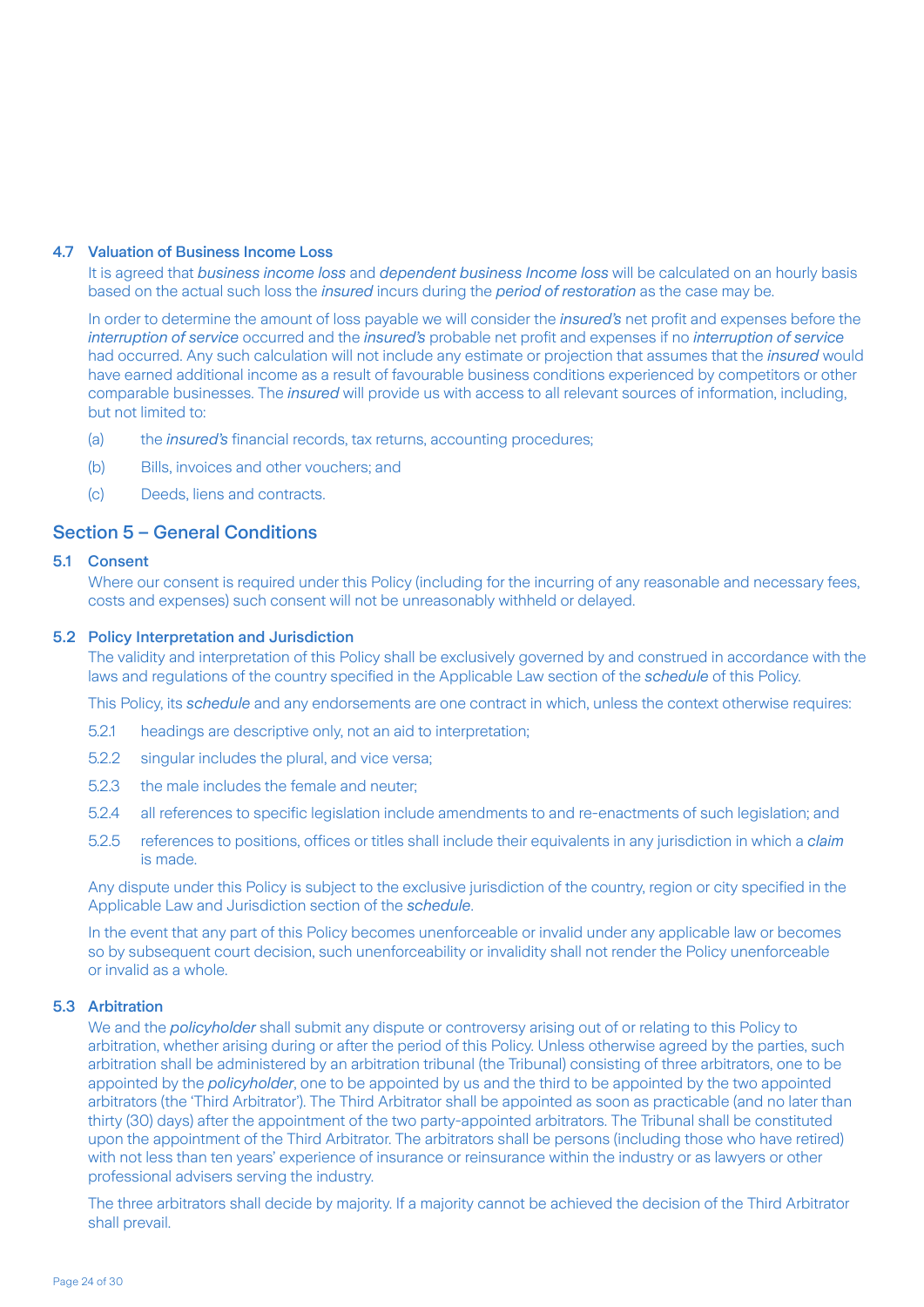If an arbitrator subsequent to his or her appointment is unwilling or unable to act a new arbitrator shall be appointed to replace him or her by the procedure set out above.

Unless otherwise extended or ordered by the tribunal within 15 days of the appointment of the Third Arbitrator each party shall submit its case to the tribunal within 45 days of the appointment of the Third Arbitrator.

The Tribunal shall not be bound by the formal rules of evidence. The Tribunal shall have power to fix all procedural rules relating to the conduct of the arbitration.

The Tribunal shall within 60 days of reaching its decision in the arbitration issue to the *policyholder* and us its written and reasoned award. The award shall be final and binding on the parties. We and the *policyholder* are obliged to carry out the same. If either we or the *policyholder* should fail to carry out the award the other may apply for its enforcement to a court of competent jurisdiction in any territory in which the party in default is domiciled or has assets or carries on business.

All costs of the arbitration shall be at the discretion of the Tribunal who may direct to and by whom and in what manner they shall be paid.

The parties to the arbitration shall share equally the fees and expenses of the Third Arbitrator as well as other common expenses of the arbitration process.

The dispute or controversy submitted to the Tribunal shall be settled by arbitration in accordance with the UNCITRAL Arbitration Rules as at present in force when notice of arbitration is submitted.

#### 5.4 Automatic acquisition

If during the *policy period* the Insured acquires or forms a *subsidiary* this Policy will automatically apply to such *subsidiary* and its *insured persons* from the date of such acquisition or formation,

provided always that:

- 5.4.1 such *subsidiary* is domiciled within Australia;
- 5.4.2 it does not have turnover which exceeds 15% of the total consolidated turnover of the *policyholder* as stated in the last published accounts;
- 5.4.3 The *subsidiary* has not, in the preceding 3 years, suffered *claims* or loss of a type covered by this Policy (whether insured or not) which was greater than the amount of the *deductible*; and
- 5.4.4 the *insured* notifies us in writing within 90 days of the acquisition or formation of such *subsidiary*.

With regard to newly acquired *subsidiary*, which do not meet the conditions described in 5.4.1 to 5.4.3 above, we may, at our sole discretion, extend coverage to such *subsidiary* and any *insured person* thereof, if the *policyholder*:

- (i) notifies us in writing of the acquisition of such entity;
- (ii) provides us with full underwriting information as we may require; and
- (iii) agrees to any additional premium and/or amendment of the provisions of this Policy required by us relating to such *subsidiary*.

Any cover provided for any *subsidiary* formed or acquired during the *policy period* and its *insured persons* will only apply to *wrongful acts*, *events* or *claims* occurring after the *Insured's* acquisition or formation of such *subsidiary* and will be conditional upon the *policyholder* paying, when due and if applicable, any additional premium required by us for such *subsidiary*.

#### 5.5 Policy termination and Non-renewal

This Policy, including all purchased Insuring Clauses, shall terminate at the earliest of the following times, subject to any applicable laws:

- 5.5.1 Upon expiration of the *policy period* as set out in the *schedule*;
- 5.5.2 At such other time as may be agreed upon by Zurich and the *policyholder*.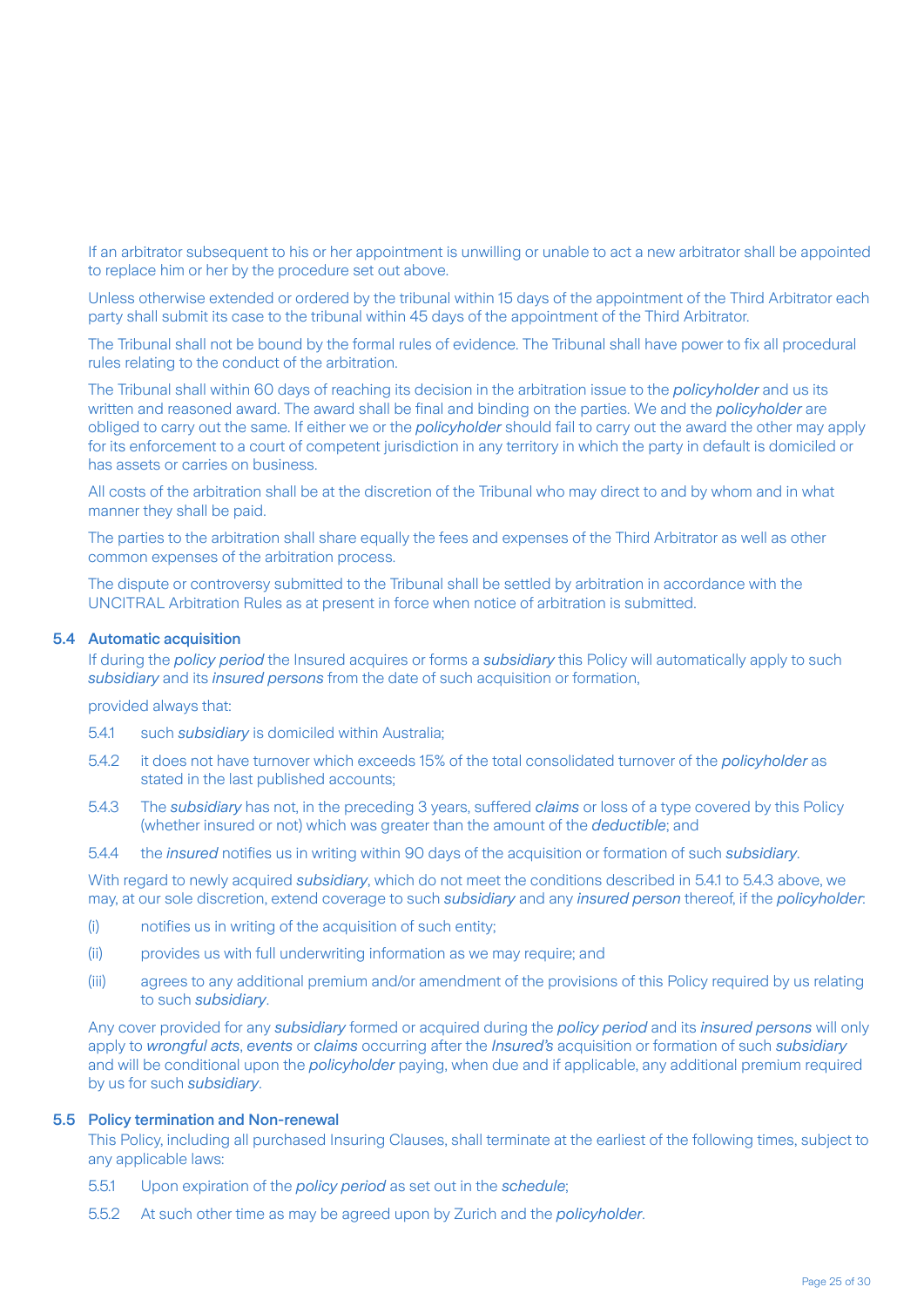#### 5.5.3 Cancellation:

- (a) The *policyholder* may cancel this Policy by giving notice to us at any time.
- (b) We may cancel this Policy in any of the relevant circumstances set out in the Insurance Contracts Act 1984 (Cth), such cancellation to take effect 60 days from the time of receipt of notification by the *policyholder*.
- (c) After cancellation by the *policyholder* a refund of premium will be allowed pro rata for the unexpired *policy period*.
- (d) After cancellation by us a refund of premium will be allowed pro rata for the unexpired *policy period*.

However, in the event of the notification of a *claim* or *circumstance* which is covered under this Policy, the premium shall be regarded as fully earned and may be retained by us.

- 5.5.4 Non-renewal. If Zurich elects not to renew this Policy, we shall mail to the *policyholder* written notice thereof at least 60 days prior to the expiration of the *policy period*.
- 5.5.5 Cessation of Subsidiaries. If during the *policy period* a *subsidiary* cease to be a *subsidiary* no cover will be provided in respect of such *subsidiary* and its *insured persons* for any *wrongful act*, any *event* or *claims* involving such company or persons or any other loss or *claim* after the date such company ceased to be a *subsidiary*.

#### 5.6 Change of Control

If there is a *change of control* during the *policy period* then the cover provided under this Policy only applies in respect of any *wrongful act* or any *event* occurring prior to the effective date of that *change of control*.

The *insured* must give written notice to us of the *change of control* as soon as reasonably practicable.

*Change of control* means an event wherein any person, entity or group:

- 5.6.1 acquires more than 50% of the *policyholder's* share capital;
- 5.6.2 acquires the majority of the voting rights in the *policyholder*;
- 5.6.3 assumes the right to appoint or remove the majority of the *policyholder's* board of directors or equivalent positions;
- 5.6.4 assumes control pursuant to written agreement with other shareholders over the majority of the voting rights in the *policyholder*;
- 5.6.5 merges with the *policyholder* such that the *policyholder* is not the surviving entity; or
- 5.6.6 is appointed as a trustee in bankruptcy, receiver, liquidator, conservator, rehabilitator or administrator (or equivalent official or person in the applicable jurisdiction) for the *policyholder*, or the *policyholder* becomes a debtor-in-possession (or the equivalent status in the applicable jurisdiction).

#### 5.7 Claims procedures

5.7.1 Responsibilities of the *insured*.

It is agreed that:

- (i) on receiving verbal or written notice of any *claim* that could reasonably exceed 50% of the *deductible* the *insured* will:
	- 1. as soon as reasonably possible, but in no event later than 60 days after the end of the *policy period*, give notice to us;
	- 2. as soon as reasonably possible forward to us any *claim*, writ or summons issued against any *insured*;
	- 3. at the *insured's* own expense and as soon as reasonably possible supply full details of the *claim* in writing to us together with any evidence and information that may be reasonably required by us for the purpose of investigating or verifying the *claim* and keep us up to date with any future evidence and information received by the *insured* or reasonably required by us; and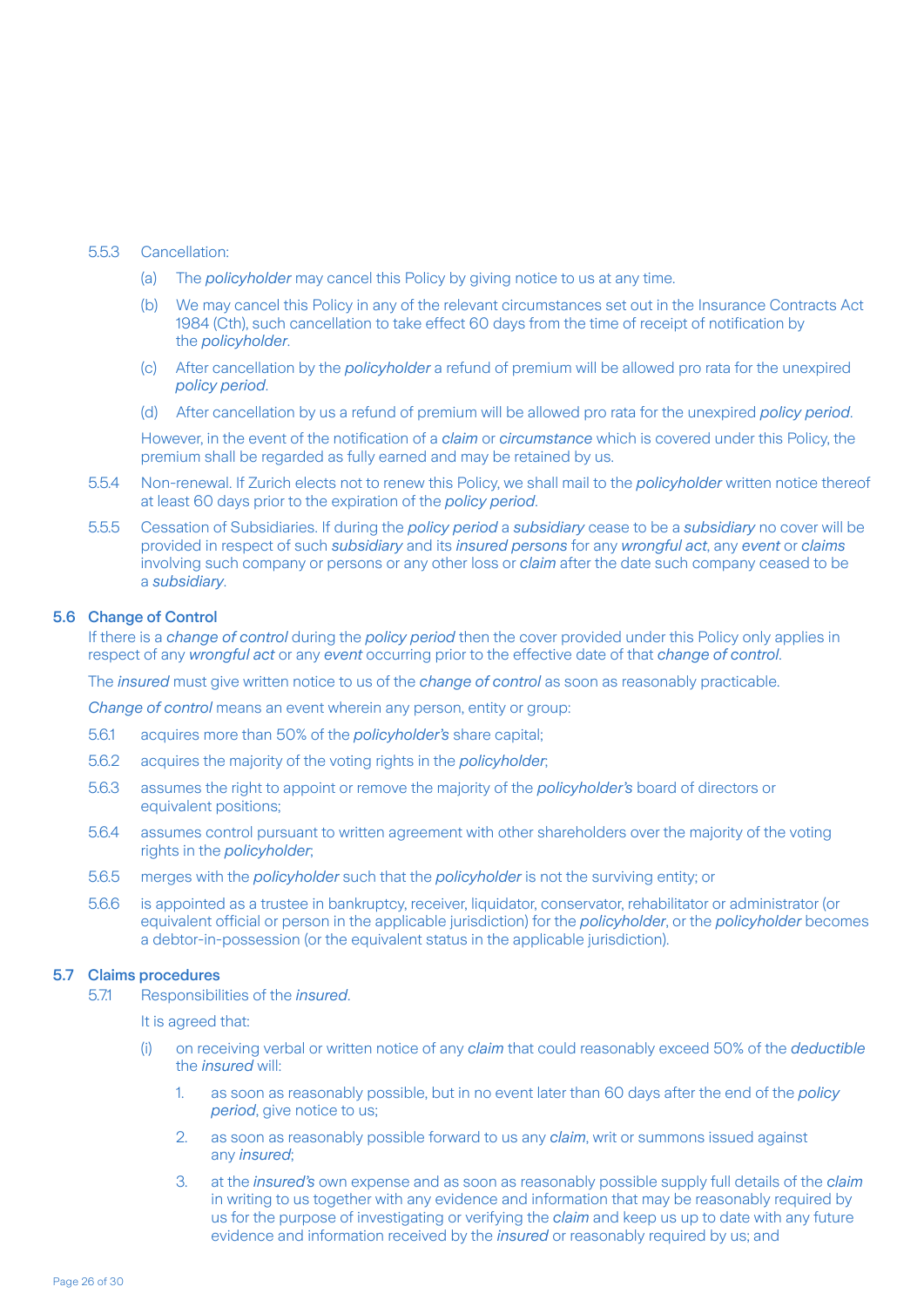- (ii) on the discovery of a *privacy event* as a condition precedent to any liability on our part to make any payment to the *insured* under the Policy the *insured* will:
	- 1. as soon as reasonably possible notify us using the Breach Response Service emergency number and in any event no later than 72 hours after the *insured* first becomes aware of the *privacy event* give us written notice during the *policy period*;
	- 2. take all reasonable steps to protect *computer systems*, *personal information*, *digital assets* or confidential corporate information from further loss or damage; and take all reasonable steps and measures to limit or mitigate *business income loss*;
	- 3. co-operate with us in our investigation and with any loss adjusters or other advisers or professionals we engage or on the *insured's* behalf; and
	- 4. at the *insured's* own expense and as soon as reasonably possible supply full details of any evidence and information that may reasonably be required by us for the purpose of investigating or verifying the *privacy event*.
- (iii) on the discovery of a *security event*, *administrative error* or *system failure* the *insured* will:
	- 1. as soon as reasonably possible, but in no event later than 60 days after the end of the *policy period*, notify us using the Breach Response Service emergency number and in any event no later than 30 days after the *insured* first becomes aware of the *security event*, *administrative error* or *system failure* give us notice;
	- 2. take all reasonable steps and measures to limit or mitigate *business income loss* and *dependent business income loss*; and
	- 3. provide us with proof of loss within 6 months of the discovery of any such *security event*, *administrative error* or *system failure* under this Policy or with our prior consent within such additional time as the *insured* may request,

 provided always that no legal proceedings for the recovery of any amount may be brought before the end of the 60 days after the *insured's* original proof of loss is submitted to us or more than 12 months after the discovery of *the security event*, a*dministrative error* or s*ystem failure*.

- (iv) on the occurrence of a *cyber extortion threat* the *insured* will notify us using the Breach Response Service emergency number and provide us with notice as soon as reasonably possible, but in no event later than 60 days after the end of the *policy period*; and
- (v) no settlement, admission of liability, payment or promise of payment will be made to a *third party* without our consent.
- 5.7.2 Our Rights.

We will:

- (i) be entitled to conduct the defence or settlement of any *claim* made against any *insured* and the *insured* will give all assistance as may be reasonably required by us;
- (ii) be entitled to appoint legal counsel;
- (iii) be entitled to take the benefit of any rights of any *insured* against any other party before or after any *insured* has received indemnification under this Policy and the *insured* will give all assistance as may be reasonably required by us; and
- (iv) have the right but not the duty to defend any *regulatory proceeding*. The *insured* will not incur any *defence costs* in any *regulatory proceeding* without our prior consent.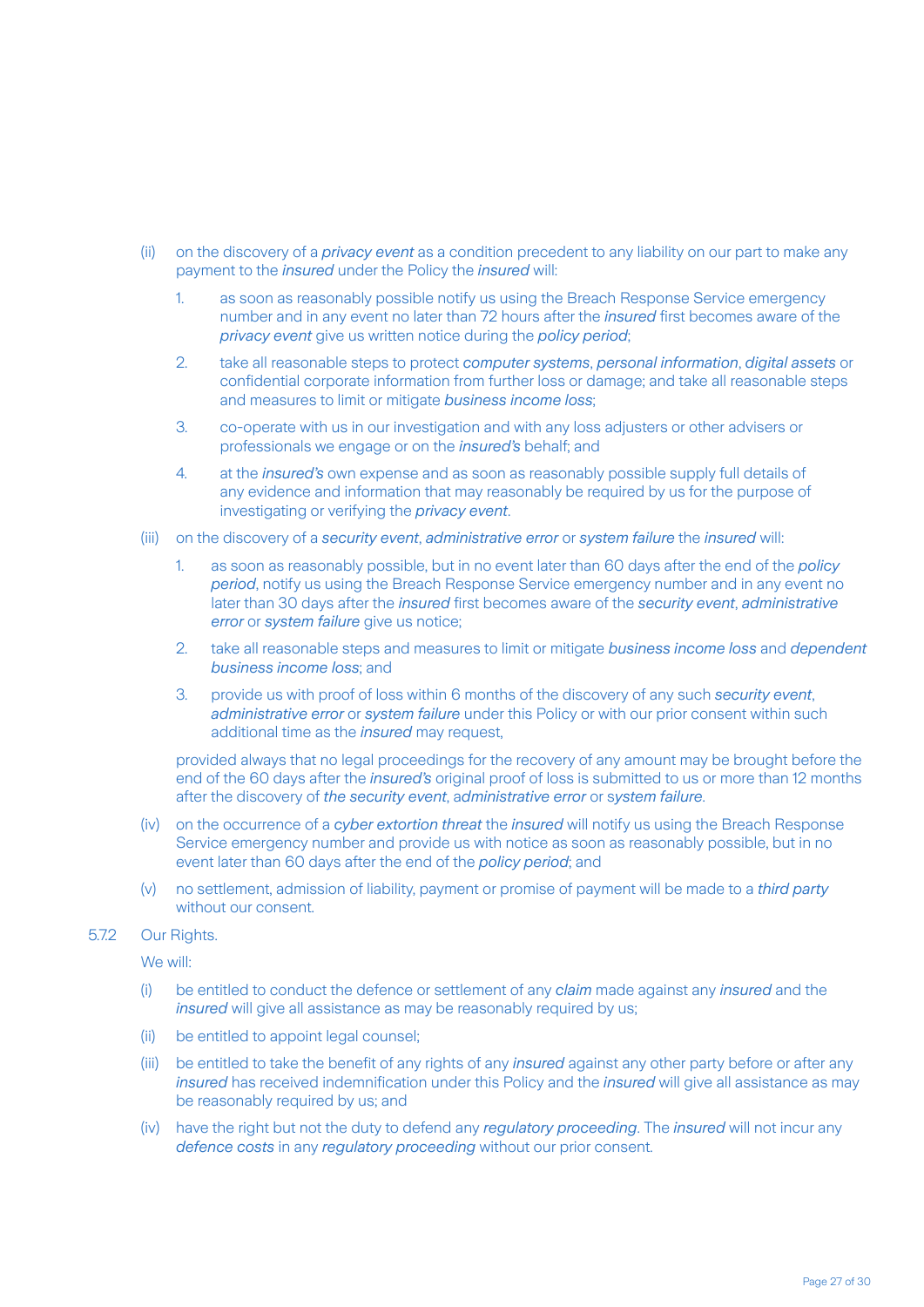#### 5.8 Extended Reporting Period

- 5.8.1 In the event this Policy is not renewed or replaced, the *policyholder* will be entitled to an *extended reporting period*:
	- (i) automatically for sixty (60) days at no additional premium; or
	- (ii) for the period of time specified in the *schedule*, subject to the *policyholder* making a request for such *extended reporting period* no later than thirty (30) days after the expiry of the *policy period* and paying the applicable required additional premium.
- 5.8.2 In the event an *extended reporting period* is applicable such *extended reporting period* applies only in respect of any *wrongful act* committed on or after the *retroactive date* specified in the *schedule* and prior to the expiration date of the *policy period*,

provided always that:

- (i) any *claim* first made during the *extended reporting period*, if applicable, shall be considered made during the *policy period*;
- (ii) the *extended reporting period* does not reinstate or increase the *limit of liability*, nor extend the *policy period*;
- (iii) in the event of *change of control* (as defined in General Condition 5.6, Change of Control) the *extended reporting period* will not be available; and
- (iv) the additional premium for any *extended reporting period* shall be deemed fully earned at the inception of the *extended reporting period*.
- 5.8.3 The *extended reporting period* shall terminate immediately upon the effective date of:
	- (i) the renewal of this Policy by us; or
	- (ii) the placement of any cyber insurance contract issued by any other insurer which effectively replaces or renews the coverage afforded by this Policy, either in whole or in part (obtaining cover on terms which are more restrictive than this Policy does not constitute non-renewal or non-replacement).

#### 5.9 Fair Presentation of the risk

- 5.9.1 At inception and renewal of this Policy and also whenever changes are made to it at the *insured's* request the *insured* must:
	- (i) disclose to us all material facts in a clear and accessible manner; and
	- (ii) not misrepresent any material facts.
- 5.9.2 If the *insured* does not comply with clause 5.9.1 of this condition we may:
	- (i) avoid this Policy which means that we will treat it as if it had never existed and refuse all *claims* where any non-disclosure or misrepresentation by the *insured* is proven by us to be deliberate or reckless in which case we will not return the premium paid by the *insured*; and
	- (ii) recover from the *insured* any amount we have already paid for any *claims* including costs or expenses we have incurred.
- 5.9.3 If the *insured* does not comply with clause 5.9.1 of this condition and the non-disclosure or misrepresentation is not deliberate or reckless this Policy may be affected in one or more of the following ways depending on what we would have done if we had known about the facts which the *insured* failed to disclose or misrepresented:
	- (i) if we would not have provided the *insured* with any cover we will have the option to:
		- (a) avoid the Policy which means that we will treat it as if it had never existed and repay the premium paid; and
		- (b) recover from the *insured* any amount we have already paid for any *claims* including costs or expenses we have incurred;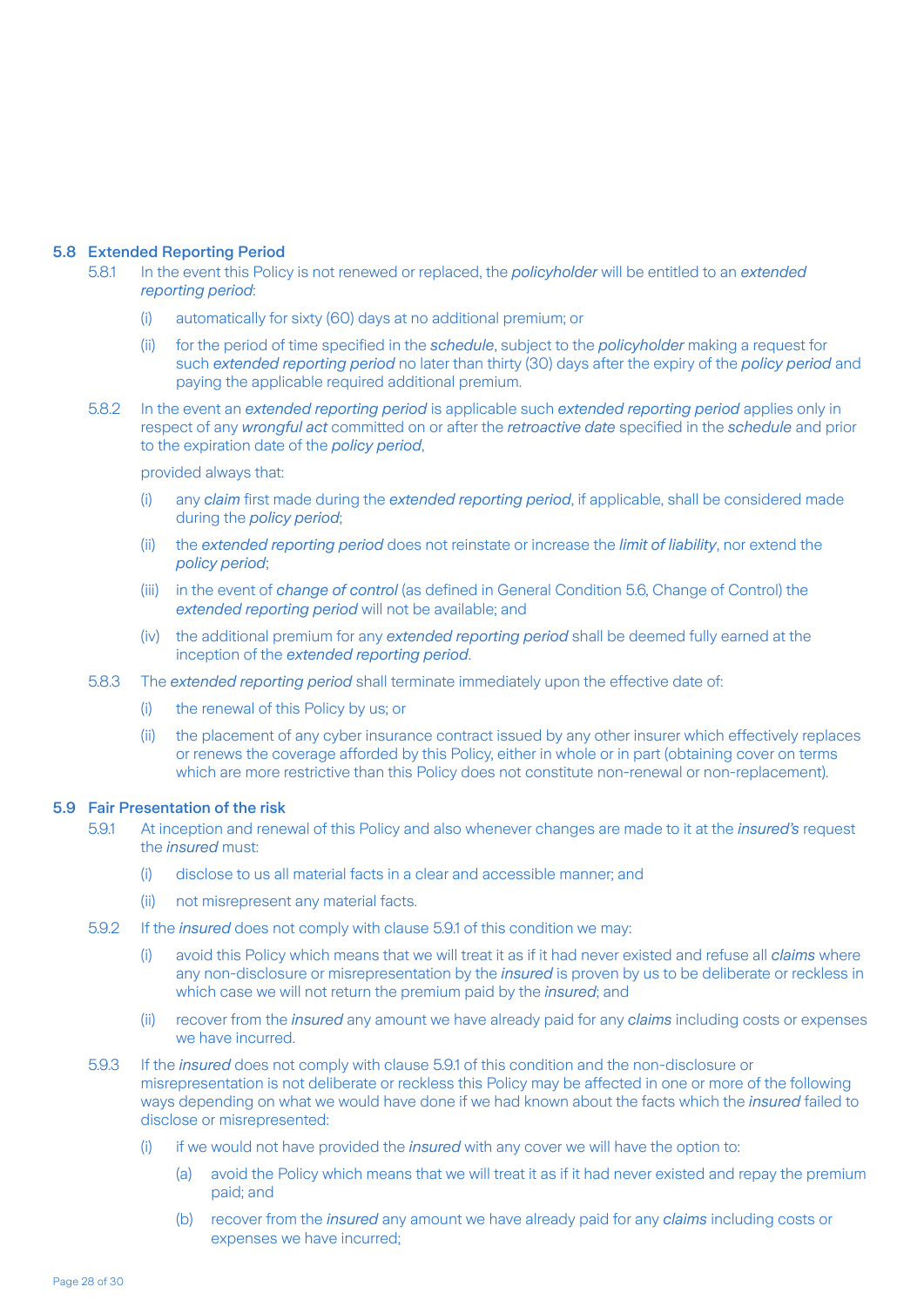- (ii) if we would have applied different terms to the cover we will have the option to treat this Policy as if those different terms apply. We may recover any payments made by us on *claims* which have already been paid to the extent that such *claims* would not have been payable had such additional terms been applied; or
- (iii) if we would have charged the *insured* a higher premium for providing the cover we will charge the *insured* the additional premium which the *insured* must pay in full.

#### 5.10 Fraudulent Claims

If the *insured* or anyone acting on the *insured's* behalf:

- 5.10.1 makes a fraudulent or exaggerated *claim* under this Policy;
- 5.10.2 uses fraudulent means or devices including the submission of false or forged documents in support of a *claim* whether or not the *claim* is itself genuine;
- 5.10.3 makes a false statement in support of a *claim* whether or not the *claim* is itself genuine;
- 5.10.4 submits a *claim* under this Policy for loss or damage which the *insured* or anyone acting on the *insured's* behalf or in connivance with the *insured* deliberately caused;
- 5.10.5 realises after submitting what the *insured* reasonably believed was a genuine *claim* under this Policy and then fails to tell us that the *insured* has not suffered any loss or damage; or
- 5.10.6 suppresses information which the *insured* knows would otherwise enable us to refuse to pay a *claim* under this Policy,

we will be entitled to refuse to pay the whole of the *claim* and recover any sums that we have already paid in respect of the *claim*.

We may also notify the *insured* that we will be treating this Policy as having terminated with effect from the date of any of the acts or omissions set out in clauses 5.10.1 to 5.10.6 of this condition.

If we terminate this Policy under this condition the *insured* will have no cover under this Policy from the date of termination and not be entitled to any refund of premium.

If any fraud is perpetrated by or on behalf of the *insured person* and not on behalf of the *insured* this condition should be read as if it applies only to that *insured person's claim* and references to this Policy should be read as if they were references to the cover effected for that person alone and not to the Policy as a whole.

#### 5.11 Other Insurance

If any loss covered under this Policy is also covered, wholly or partially, by any other valid and collectable insurance policy, this Policy shall only apply and pay loss in excess of the amount paid by such other insurance policy, irrespective of whether such other insurance is stated to be primary, contributory, excess, contingent or otherwise. As excess insurance this Policy shall not apply or contribute to the payment of any loss until the insured limits and retentions amounts of that other insurance policy have been exhausted.

#### 5.12 Sole Agent

.

It is agreed that:

- 5.12.1 if the *insured* comprises more than one party the person, company or entity set out as the *policyholder* in the *schedule* will act for itself and be deemed to act as the sole agent for the *insured*;
- 5.12.2 all parties comprising the *insured* are deemed to have consented and agreed that rights of action under this Policy are not assignable except with our prior consent;
- 5.12.3 the *policyholder* has the sole right to file notice or proof of loss or make a *claim* under this Policy; and
- 5.12.4 the *policyholder* has the sole right to bring legal proceedings arising under or in connection with this Policy.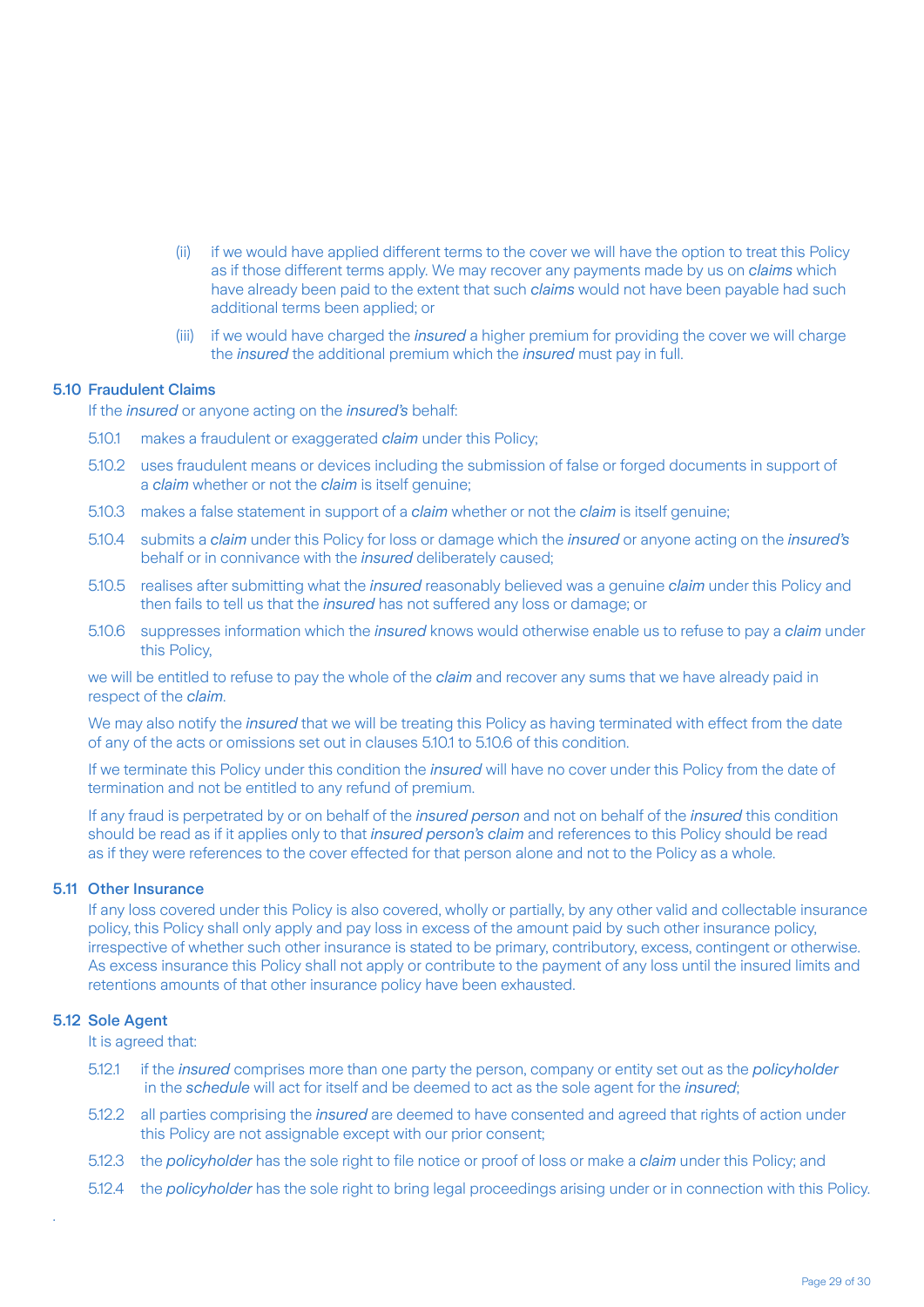#### 5.13 Confidentiality

The existence and terms of the Policy shall be confidential as between the *insured* and us and shall not be published, disclosed or otherwise communicated except where:

- 5.13.1 the law requires disclosure in the financial statements or annual reports of the payment of premium by the *policyholder*; or
- 5.13.2 Zurich consents in writing to the disclosure of the existence and/or terms of this Policy.

#### 5.14 Payments in respect of Goods and Services Tax

When Zurich makes a payment to the *insured* or on behalf of the *insured*, under this Policy for the acquisition of goods, services or other supplies, Zurich will reduce the amount of payment by the amount of any input tax credit that the *insured* is, or will be, or would have been entitled under A New Tax System (Goods & Services Tax) Act 1999 (Cth), in relation to the acquisition, whether or not that acquisition is actually made.

When Zurich makes a payment to the *insured* or on behalf of the *insured*, which forms compensation instead of payment for acquisition of goods, services or other supplies, Zurich will reduce the amount of the payment by the amount of any input tax credit that the *insured* is, or will be or would have been entitled to under A New Tax System (Goods & Services Tax) Act 1999 (Cth) had the payment been applied to acquire such goods, services or supplies.